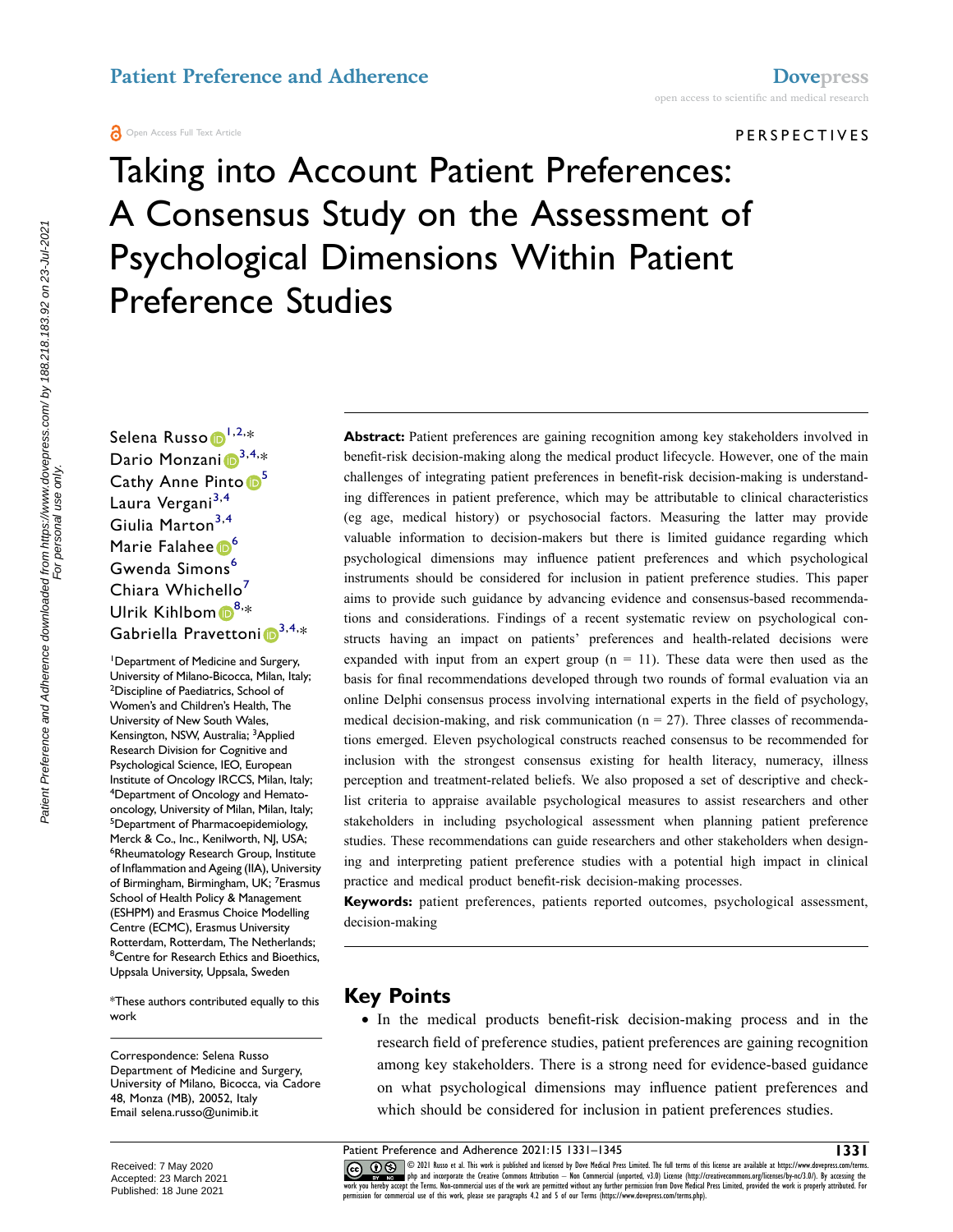- This study fills an important gap in patient preference methodology. It helps stakeholders selecting psychological constructs and measurements to use for evaluating how patients form, maintain, change and negotiate preferences in medical and healthcare context. In addition, psychological assessments can assist in explaining preference heterogeneity in cases where research participants' preferences diverge.
- Evidence- and consensus-based considerations on what psychological constructs to include in patient preference studies are advanced. A criteria checklist to select appropriate psychological measurements to include in patient preference studies are also advanced. Recommendations and criteria proposed will inform stakeholders involved in the medical products benefit-risk decision-making of the patient's formative abilities and describe preference heterogeneity.

# **Introduction**

<span id="page-1-0"></span>Patient preferences are gaining recognition among key stakeholders involved in benefit-risk decision-making along the medical product lifecycle.<sup>[1,](#page-13-0)[2](#page-13-1)</sup> A patient preference (PP) may be defined as

A statement of the relative desirability or acceptability to patients of specified alternatives or choices among outcomes or other attributes that differ among alternative health interventions.<sup>1</sup>

<span id="page-1-2"></span><span id="page-1-1"></span>PPs are specific type of patient perspective. Patient perspective can be defined as any information related to patients' experiences with a medical condition and its management. Overall, this information allows a better comprehension of the disease and its impact, the effective identification of outcomes that are more relevant for patients, and a more fine-grained understanding of the benefit-risk trade-off for treatment.<sup>3</sup> PPs are especially relevant for the evaluation of the benefit-risk profile of medical products in case of preference-sensitive decisions, namely situations where medical equipoise among alternative treatments exists. $4$  In the clinical setting, the attention given to PP is relevant in different theoretical and practical approaches, such as the shared decision-making model that underlies the relevance of recognising PP to empower patients and personalise treatment and care. $5-7$ The present paper is a direct result of the tasks carried out within the framework of The Patient Preferences in <span id="page-1-3"></span>Benefit-Risk Assessments during the Drug Life Cycle (PREFER) project, a European undertaking supported by the Innovative Medicines Initiative (IMI). The main objective of PREFER is to strengthen patient-centric decisionmaking throughout the medical product life-cycle by developing evidence-based recommendations to guide industry, regulatory authorities, health technology assessment (HTA)/payer bodies, reimbursement agencies, academia, and health care professionals on how and when patient-preference studies should be performed and the results used to support and inform decision-making throughout the medical products lifecycle and enable the implementation of personalised medicine.<sup>8</sup> However, as reported by a recent systematic review by Huls and colleagues[,9](#page-13-6) one of the main challenges of integrating PP in benefit-risk decision-making is taking into account patient preference heterogeneity and formation. PP heterogeneity can be defined as "differences in preferences among a sample $^{10}$  with the existence of subgroups of patients with relevant differences in preferences. Within this framework, the measurement of psychological constructs might be relevant to obtain a psychological profile of subpopulations of patients with relevant differences in preferences. The identification of subgroups of patients with heterogeneous preferences could

<span id="page-1-4"></span>Be particularly valuable when there is a suggestion that these differences are important enough to alter the decision whether to approve a product for at least one subgroup of patients.<sup>10</sup>

The need to better understand sources of PP heterogeneity is also stressed by a qualitative study carried out within the PREFER project investigating stakeholders' attitudes, expectations and concerns towards measuring and including PP in decision-making along the medical product lifecycle. Its results highlighted that stakeholders were often concerned about whether and how psychological and emotional factors may influence PP. Stakeholders reasoned that these factors and their impact on preferences are often unknown for researchers and, hence, difficult to control for in PP studies. $11,12$  $11,12$ 

<span id="page-1-5"></span>All this empirical evidence and the practical demands called for a need of identifying, describing and assess the feasibility of using different ways to profile psychological variables that, alongside demographic (eg, age, gender, culture) and clinical (eg, disease stage, comorbidity) characteristics of patients, can affect the construction, elicitation, and interpretation of PP. With this purpose,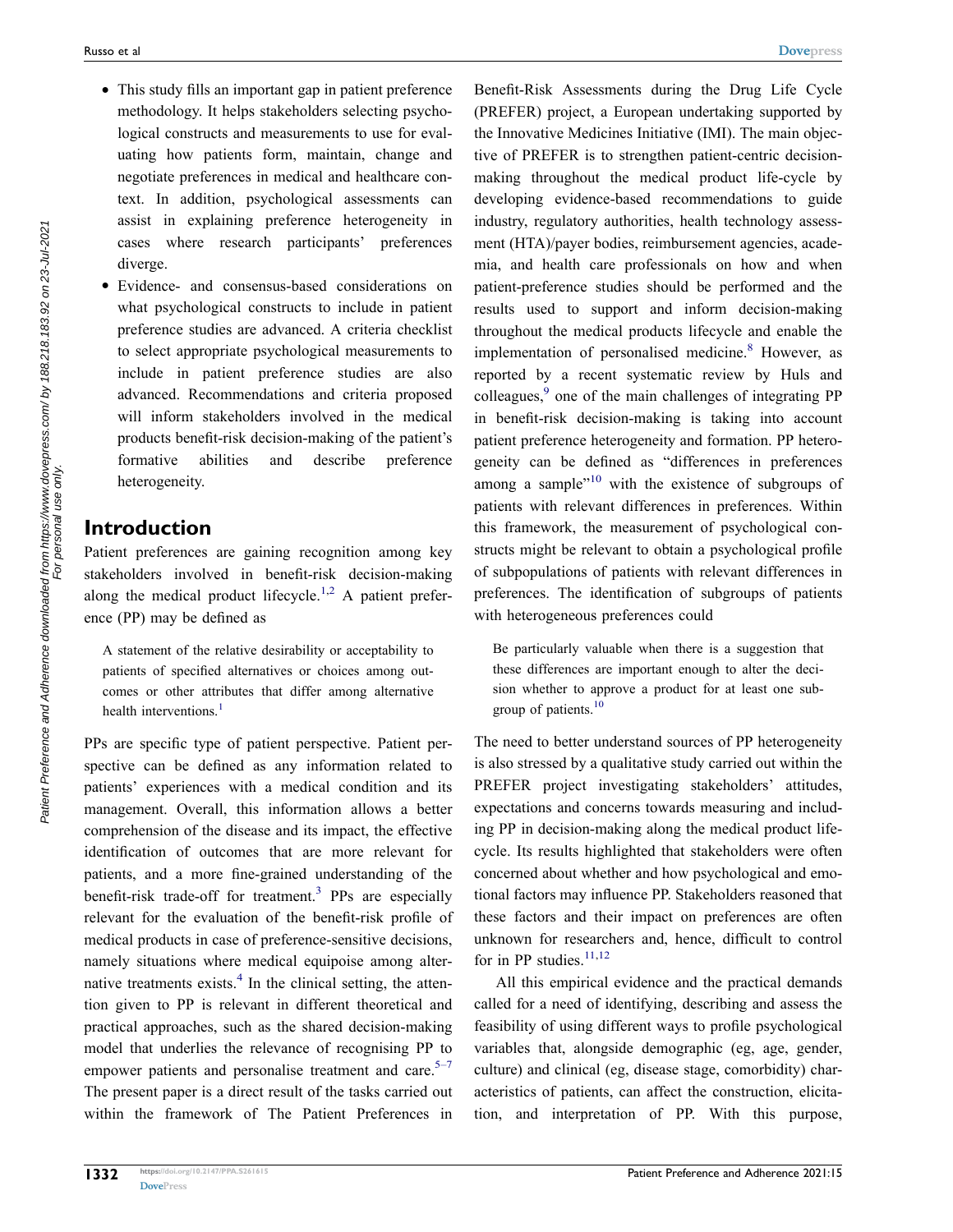a systematic review was carried out within the PREFER project to explore the existing instruments which are currently used in PP studies or health-related decision studies to measure the psychological variables that can affect the formation of PP, its elicitation and its heterogeneity.<sup>[13](#page-13-10)</sup> This initial step provided an overview of the literature on the psychological constructs measured in PP or health-related decisions studies and the instruments used to measure these constructs. This review resulted in the identification of 18 constructs and 33 psychological instruments indicating that health literacy, numeracy, and locus of control have an impact on health-related preferences and decisions The present work builds upon these results and aims at providing researchers and stakeholders with useful criteria and tools to select psychological constructs to include in PP studies to take into account patient heterogeneity and preferences formation. Specifically, three main tasks were undertaken to achieve this goal: (i) identifying a list of candidate psychological constructs by supplementing the results of the PREFER systematic review<sup>[13](#page-13-10)</sup> with input from experts in the field of PP studies, health psychology, and psychological assessments; (ii) proposing recommendations on which psychosocial constructs to include in PP studies reached through a consensus-based process, that is a two-round Delphi method; (iii) advancing a set of criteria and a check list that can assist in describing and selecting psychological instruments to be included in PP studies.

# **Psychological Constructs Linked to Patient Preferences**

To provide researchers and other stakeholders with practical advice on psychological constructs that can influence PP formation and its heterogeneity, we propose a list of psychological constructs empirically and theoretically linked to PP. Specifically, a pool of 19 international experts in the fields of PP studies, health psychology, and psychological assessment were invited to review an existing list of psychological constructs identified during an earlier systematic review conducted within the PREFER project.<sup>13</sup> Reviewers were internationally recognised experts both within and external to the PREFER project who were not involved in the original systematic review. The reviewers were invited to contribute via e-mail. Out of 19 experts contacted, 11 provided their feedback. Participants were provided with the list of psychological constructs from the systematic review, and they were asked to supplement the list with: Psychological dimensions that can empirically or theoretically have a bearing on patients' preferences formation and/or explain PP heterogeneity. Three authors (SR, DM, GP) independently analysed the experts' contributions to evaluate whether the suggested constructs met the aforementioned inclusion criteria. Disagreements in construct selection were resolved through discussion between the researchers until consensus was reached. The panel of experts indicated 13 constructs which supplemented the 18 constructs identified in the systematic review leading to the identification of a total of 31 psychological constructs which could be relevant for future PP studies ([Table 1\)](#page-4-0).

<span id="page-2-0"></span>We grouped the psychological constructs considering the available scientific evidence supporting the relevance of the psychological constructs for PP studies. Four researchers (UK, DM, CAP, SR) organised the constructs in three classes basing their grouping on the quality and soundness of the available evidence of the association between psychological constructs and PP within the context of decision-making processes. In particular, to classify these psychological constructs the researchers considered: (i) the number of studies assessing the association between each psychological construct and PP; (ii) the quality of these studies; (iii) the overall agreement and consistency of their finding. For each identified construct emerging from the systematic review an overall rating of the quality of the empirical evidence was considered. In Russo et al<sup>[13](#page-13-10)</sup> each study received a score based on its quality ranging from 1 to 3 (1=weak; 2=moderate; 3=strong), then summed to the score of the other studies investigating the same construct and the mathematical average of the resulting value was categorised as follow: from 1 to 1.4 weak; from 1.41 to 1.8 weak to moderate; from 1.81 to 2.2 moderate; from 2.21 to 2.6 moderate to strong; from 2.61 to 3 strong. The constructs suggested by the experts were included in the Group C as no empirical data are yet available on the association between these constructs and PP (see [Table 2](#page-6-0)). Disagreements in grouping between researchers were resolved through discussion until consensus was reached.

- Group A: psychological constructs for which there are strong and consistent results regarding their role in influencing patients' preferences and decisions.
- Group B: psychological constructs that could be theoretically promising in the field of PP studies, but the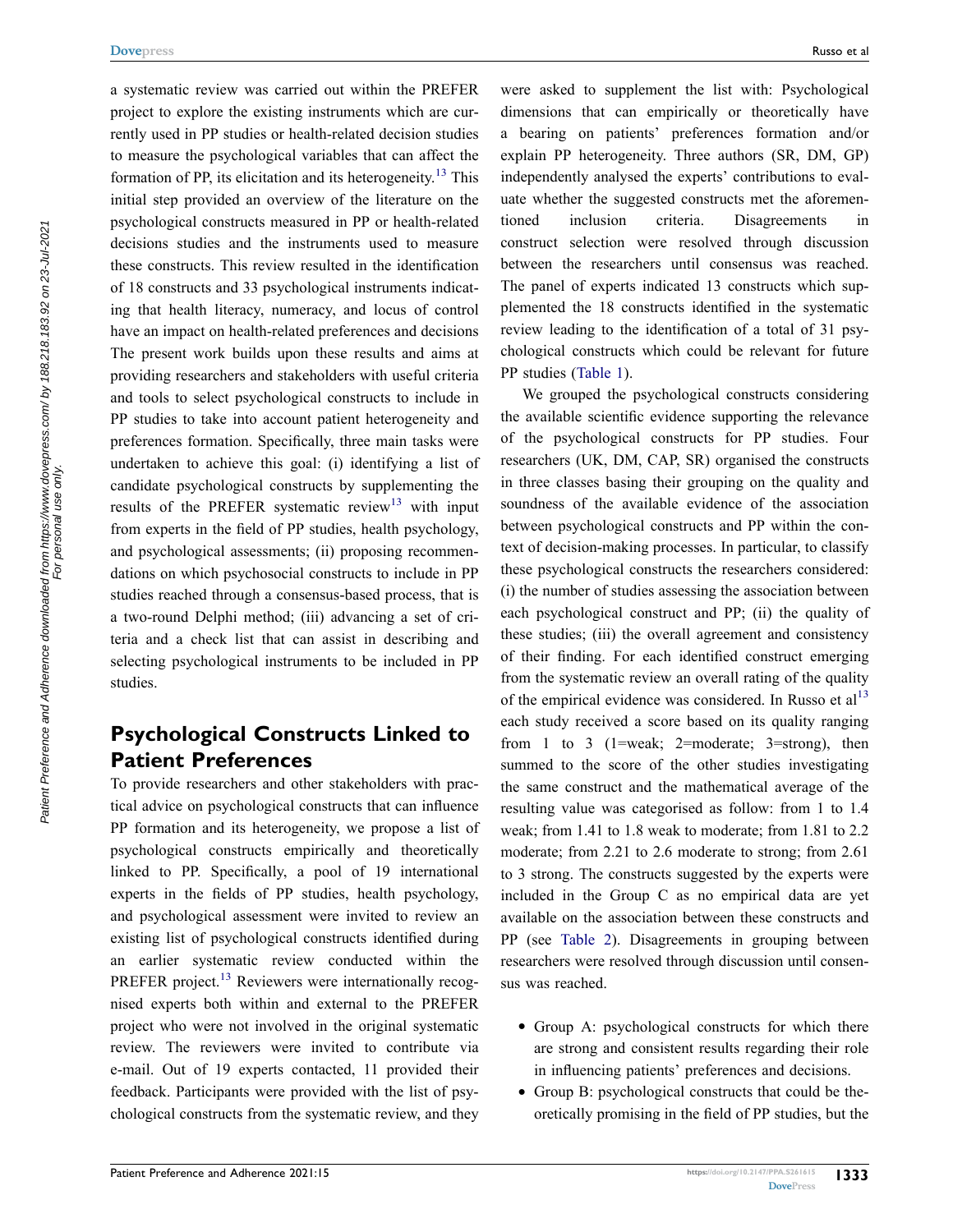number of available studies with consistent results is not yet satisfactory.

• Group C: psychological constructs for which data are not available, or there are inconclusive or inconsistent results on their role in influencing PPs and decisions.

# **Development of Recommendations: A Delphi Consensus Process**

To further assist researchers and stakeholders with the selection of psychological constructs for preference studies, we developed recommendations based on the empirical evidence and experts' contributions previously gathered using a consensus-based process. Formal expert review via an online two-round Delphi panel was used to reach consensus.<sup>50</sup>

#### <span id="page-3-0"></span>**Materials and Procedures**

<span id="page-3-2"></span><span id="page-3-1"></span>Although there is no standardized sample size for the Delphi approach, 8 to 15 panel members may be ade-quate for a focused Delphi study<sup>[51](#page-14-1)</sup> such as the one reported here. Kezar and  $Maxey^{52}$  $Maxey^{52}$  $Maxey^{52}$  suggest that a smaller expert panel is appropriate when the panel is heterogeneous and up to 30 or more panel members may be required with a homogenous panel of experts. Accordingly, a minimum sample of 15 experts was targeted for the panel. Researchers and professionals with a diverse range of expertise were invited via email to participate in the online Delphi consensus process. Fields of expertise included health preference research, clinical and health psychology, health economics, public health, risk communication, and decision-making. Panel members were recruited through searching relevant literature and recommendations from the project team. Additionally, five international organisations (European Health Psychology Society, Society for Health Psychology, European Association for Communication in Healthcare, Society for Medical Decision Making, and International Society for Pharmacoeconomics and Outcomes Research) were contacted and asked to forward the Delphi survey invitation to their associates. No remuneration was offered to participants. Participants were sent a web link to the consent form and once informed consent was provided, participants were presented with the study survey.

Participants were asked to provide demographic and professional information and rate their level of agreement on considering and measuring each of the 31 constructs in PP studies [\(Table 1](#page-4-0)) on a 5-point Likert scale ("strongly disagree" to "strongly agree") and also provided open text space for participants to give reasons for their evaluations. For each psychological construct outlined, the proportion of panel members that either agreed or disagreed with the inclusion/usefulness of each corresponding construct in PP studies was calculated. Criteria for the level of consensus were defined a priori based on agreement responses on the Likert scale ["agree" or "strongly agree"], and included the following categories of consensus: "unanimity" of inclusion, "consensus", "majority" and "discrepancy" when  $100\%$ ,  $80\%$ ,  $\geq 70\%$ , and <70% of participants agreed with inclusion. Two drag-and-drop items asked participants to indicate which of the outlined psychological constructs could account for preference heterogeneity and misunderstanding differences in PP, respectively. "Preference heterogeneity" was defined as differences in preferences across sub-populations or classes of people, while "misunderstanding differences" were defined as differences in patient preferences due to patients not understanding or not interpreting the patient preference study questions and information as meant by the researcher. After presenting the two operational definitions, participants were also asked to select one of five figures visually presenting the possible relations between the two concepts (see [Figure 1\)](#page-7-0).

Participants who completed the questionnaire in round one of the Delphi survey were invited via email to complete round two of the survey. For each construct, participants were presented with the rating they provided during round one and the overall mean and standard deviation from the panel and were asked to rate again their level of agreement for inclusion of each construct in PP studies using the same 5-point Likert scale ("strongly disagree" to "strongly agree").

# **Results** Delphi Panel Demographic and Professional Features

Twenty-seven out of the 34 experts who participated in round one participated in round two of the Delphi survey. As reported in [Table 3](#page-8-0), panel members had a mean age of 41.19 years (SD= 9.77) and 59.3% were female. They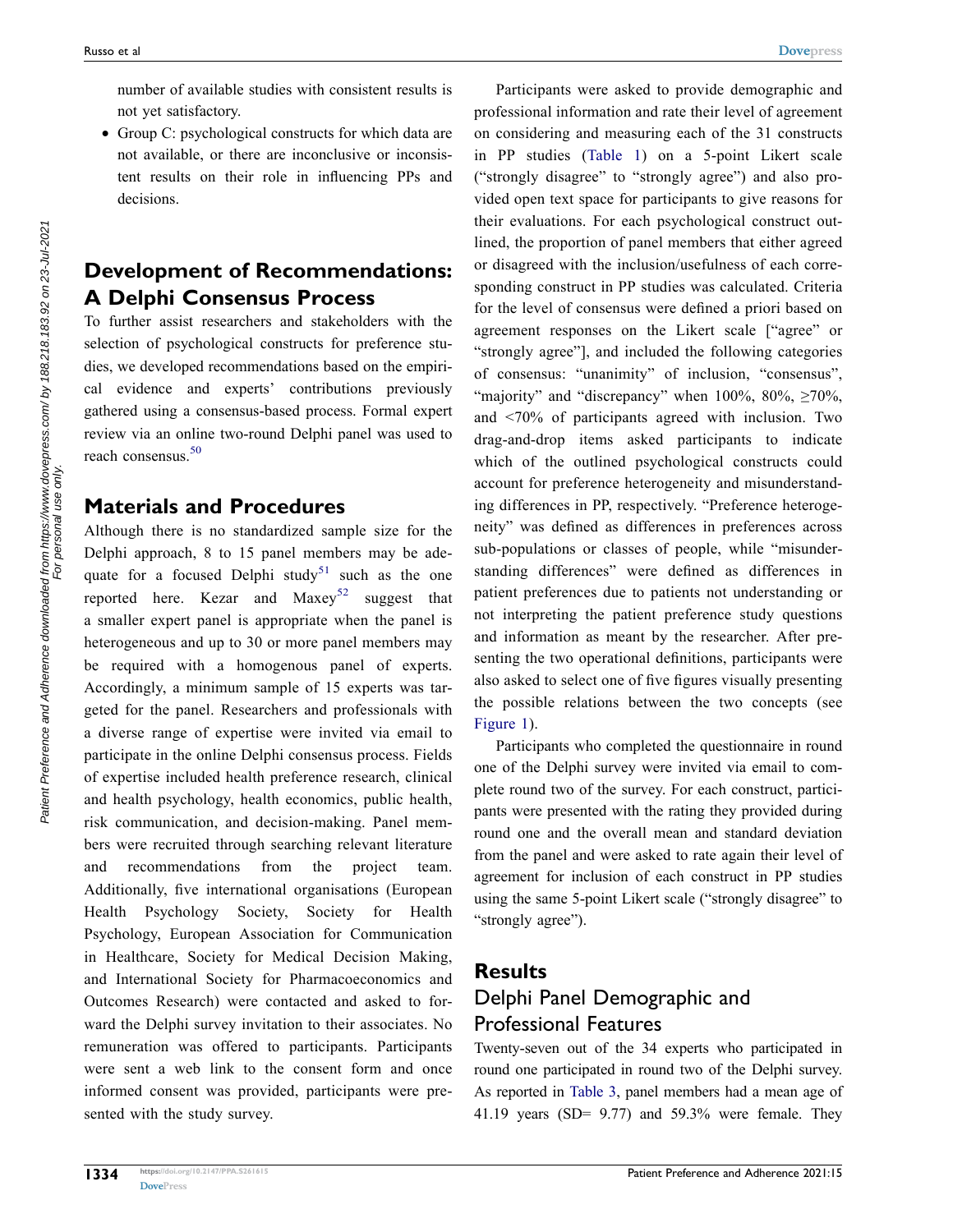#### <span id="page-4-0"></span>Table I List and Definition of Psychological Constructs Identified by the Systematic Literature Review from Russo et al<sup>[13](#page-13-10)</sup> and the Panel of Experts. They are Reported in Alphabetic Order

<span id="page-4-4"></span><span id="page-4-3"></span><span id="page-4-2"></span><span id="page-4-1"></span>

| <b>Construct</b>                                | <b>Description of Construct</b>                                                                                                                                                                                                                                                                                                                                                                                                                                                                      |  |  |
|-------------------------------------------------|------------------------------------------------------------------------------------------------------------------------------------------------------------------------------------------------------------------------------------------------------------------------------------------------------------------------------------------------------------------------------------------------------------------------------------------------------------------------------------------------------|--|--|
| Anxiety                                         | A distinction between state and trait anxiety has become commonplace. <sup>14,15</sup> State anxiety is defined as an<br>unpleasant emotional arousal in face of threatening demands or dangers. A cognitive appraisal of threat is<br>a prerequisite for the experience of this emotion. <sup>16</sup> Trait anxiety, on the other hand, reflects the existence of<br>stable individual differences in the tendency to respond with state anxiety in the anticipation of threatening<br>situations. |  |  |
| <b>Assertiveness</b>                            | Assertiveness is a proactive response in difficult situations to contrast with passive or aggressive reactions. <sup>17</sup>                                                                                                                                                                                                                                                                                                                                                                        |  |  |
| <b>Autonomy preference</b>                      | Autonomy is self-governance over decisions; a decision or choice of action is considered autonomous if it<br>comes from within and is free from external control or influence. <sup>18,19</sup> Thus, autonomy preference reflects<br>patient's preference for self-governance in medical care.                                                                                                                                                                                                      |  |  |
| <b>Behavioural inhibition and</b><br>activation | Behavioural inhibition system and the behavioural approach system are two general motivational systems that<br>underlie behaviour. The behavioural approach system is believed to regulate appetitive motives, in which the<br>goal is to move toward objectives and something desired. A behavioural avoidance (or inhibition) system is<br>said to regulate aversive motives, in which the goal is to move away from something unpleasant. <sup>20</sup>                                           |  |  |
| Conservatism                                    | Conservatism is defined as the disposition to preserve tradition and established institutions and resist and<br>oppose to change. <sup>21</sup>                                                                                                                                                                                                                                                                                                                                                      |  |  |
| <b>Control preference</b>                       | Control preference reflects patient's preferred level of their own versus their physician's control or<br>a collaborative role over a treatment decision. <sup>22</sup>                                                                                                                                                                                                                                                                                                                              |  |  |
| Coping style                                    | Coping style is defined as the habitual pattern of individuals when reacting to stress either across different<br>situations or over time. <sup>23</sup>                                                                                                                                                                                                                                                                                                                                             |  |  |
| Decision-making styles                          | Decision-making style is the habitual pattern individuals use in decision-making, or characteristic mode of<br>perceiving and responding to decision-making tasks. <sup>24,25</sup>                                                                                                                                                                                                                                                                                                                  |  |  |
| Depression                                      | Depression is a state of low mood and aversion to activity that can affect a person's thoughts, behaviour,<br>feelings, and sense of well-being. <sup>26</sup>                                                                                                                                                                                                                                                                                                                                       |  |  |
| Dispositional optimism                          | Dispositional optimism is defined as generalized expectancy for positive future events. <sup>27</sup>                                                                                                                                                                                                                                                                                                                                                                                                |  |  |
| <b>Health anxiety</b>                           | Health anxiety is defined as a worry about physical health and can range from mild concern to severe or<br>persistent anxiety such as that found in hypochondriasis. <sup>26</sup>                                                                                                                                                                                                                                                                                                                   |  |  |
| Health literacy                                 | Health literacy is the patient's ability to read, understand and use healthcare information appropriately. <sup>28</sup>                                                                                                                                                                                                                                                                                                                                                                             |  |  |
| Health locus of control                         | Health locus of control is defined as a generalized expectation about whether one's health is controlled by<br>one's own behaviour or forces external to oneself. <sup>29</sup> An individual with an internal locus of control believes<br>that outcomes are a direct result of his or her own behaviour. An individual with an external locus of control<br>believes that outcomes are a result of either chance or powerful other people, such as physicians.                                     |  |  |
| Health numeracy                                 | Health numeracy refers to the patient's ability to apply and manipulate numerical concepts in the healthcare<br>context. <sup>30,31</sup>                                                                                                                                                                                                                                                                                                                                                            |  |  |
| Health orientation                              | Health orientation is an individual-differences concept defined as an individual's motivation to engage in<br>healthy attitudes, beliefs, and behaviours. <sup>32</sup>                                                                                                                                                                                                                                                                                                                              |  |  |
| <b>Illness perception</b>                       | Illness perception is defined as patients' own implicit and common-sense beliefs about their illness. <sup>33</sup>                                                                                                                                                                                                                                                                                                                                                                                  |  |  |
| <b>Mastery</b>                                  | Mastery motivation has been defined as a psychological force that stimulates an individual to attempt<br>independently, in a focused and persistent manner, to solve a problem or master a skill or task which is at least<br>moderately challenging for him or her. <sup>34</sup>                                                                                                                                                                                                                   |  |  |
| Mood states                                     | In contrast to emotion mood is defined as a transient, low-intensity, nonspecific, and subtle affective state that<br>often has no definite cause. <sup>35</sup>                                                                                                                                                                                                                                                                                                                                     |  |  |

<span id="page-4-18"></span><span id="page-4-17"></span><span id="page-4-16"></span><span id="page-4-15"></span><span id="page-4-14"></span><span id="page-4-13"></span>(*Continued*)

<span id="page-4-12"></span><span id="page-4-11"></span><span id="page-4-10"></span><span id="page-4-9"></span><span id="page-4-8"></span><span id="page-4-7"></span><span id="page-4-6"></span><span id="page-4-5"></span>Patient Preference and Adherence downloaded from https://www.dovepress.com/ by 188.218.183.92 on 23-Jul-2021<br>For personal use only Patient Preference and Adherence downloaded from https://www.dovepress.com/ by 188.218.183.92 on 23-Jul-2021 For<br>For personal use only.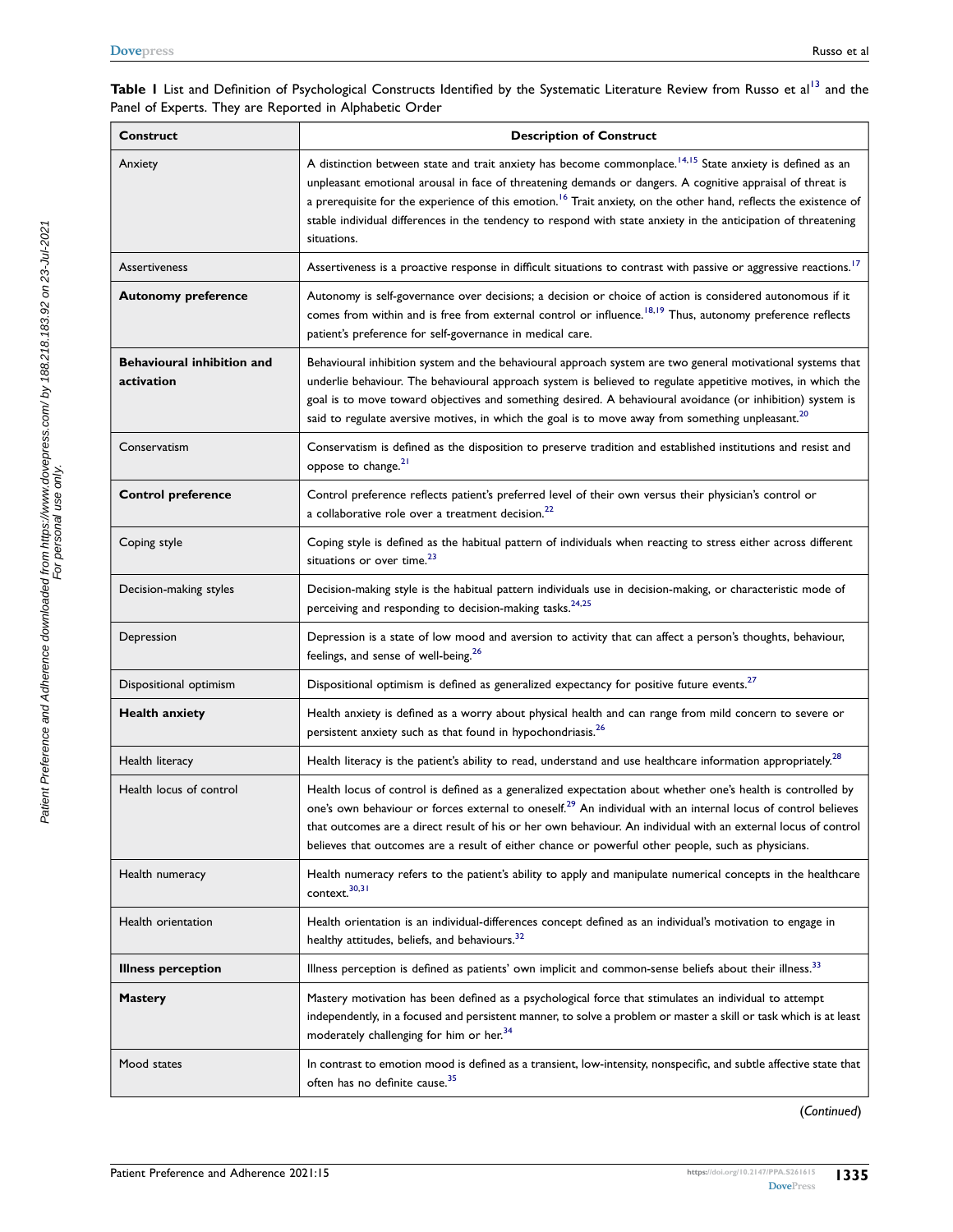#### **Table 1** (Continued).

<span id="page-5-6"></span><span id="page-5-5"></span><span id="page-5-4"></span><span id="page-5-3"></span><span id="page-5-2"></span><span id="page-5-1"></span><span id="page-5-0"></span>

| <b>Construct</b>                             | <b>Description of Construct</b>                                                                                                                                                                                                                                                                                                                                                                                                                                                                                                                                                                                                                                |  |  |
|----------------------------------------------|----------------------------------------------------------------------------------------------------------------------------------------------------------------------------------------------------------------------------------------------------------------------------------------------------------------------------------------------------------------------------------------------------------------------------------------------------------------------------------------------------------------------------------------------------------------------------------------------------------------------------------------------------------------|--|--|
| <b>Need for closure</b>                      | The need for cognitive closure is conceptualized as a cognitive-motivational factor that underlies how<br>laypersons approach and form their knowledge about the social world. <sup>36</sup> Need for closure varies along<br>a continuum with one end representing a need to attain cognitive closure and the other end representing<br>a need to avoid cognitive closure. People with high need for closure can be described as having a preference<br>for quick decision-making, predictability, structure, and low tolerance for ambiguity. Individuals with a low<br>need for closure prefer variety, flexibility, uncertainty, and slow decision-making. |  |  |
| <b>Need for cognition</b>                    | Need for cognition refers to peoples "tendency to engage in and enjoy effortful cognitive endeavors."37<br>Individuals with a high need for cognition enjoy the thinking process, are motivated to apply their thinking<br>skills and are more likely to be able to process and systematize information. <sup>38</sup>                                                                                                                                                                                                                                                                                                                                         |  |  |
| <b>Patient Activation</b>                    | Patient activation refers to the degree to which an individual has knowledge, motivation, skills, and confidence<br>to make effective health-related decisions. <sup>39</sup>                                                                                                                                                                                                                                                                                                                                                                                                                                                                                  |  |  |
| Personality                                  | Personality is the dynamic organisation within the individual of those psychophysical systems that determine<br>his characteristic behaviour and thought. <sup>40</sup>                                                                                                                                                                                                                                                                                                                                                                                                                                                                                        |  |  |
| Psychological well-being                     | Psychological well-being is defined as a combination of several aspects of positive psychological functioning,<br>which includes self-acceptance, positive relations with others, autonomy, environmental mastery, purpose in<br>life, and personal growth. <sup>41</sup>                                                                                                                                                                                                                                                                                                                                                                                      |  |  |
| Rational and experiential<br>thinking styles | Rational and experiential thinking styles are habitual pattern of information processing. <sup>42</sup> While the rational<br>style emphasizes a conscious and analytical approach, the experiential style emphasizes a pre-conscious and<br>a more affective approach.                                                                                                                                                                                                                                                                                                                                                                                        |  |  |
| Resilience                                   | Resilience is defined as the process of adapting well in facing traumas, adversities, threats, tragedies, and<br>sources of stress. <sup>43</sup>                                                                                                                                                                                                                                                                                                                                                                                                                                                                                                              |  |  |
| Risk propensity                              | Risk propensity is described as a function of the person's perception of risk and the person's willingness to<br>take on this risk. <sup>44</sup>                                                                                                                                                                                                                                                                                                                                                                                                                                                                                                              |  |  |
| Self-efficacy                                | Self-efficacy is an individual's belief in his or her capacity to master the cognitive, motivational, and behavioural<br>resources required to perform a specific action in a given situation. <sup>45</sup>                                                                                                                                                                                                                                                                                                                                                                                                                                                   |  |  |
| <b>Sensation Seeking</b>                     | Sensation seeking is defined as the seeking of various, novel, complex, and intense sensations and experiences,<br>and the willingness to take physical, social, legal, and financial risks for the sake of such experience. <sup>46</sup>                                                                                                                                                                                                                                                                                                                                                                                                                     |  |  |
| <b>Sense of coherence</b>                    | The sense of coherence is a construct that refers to the extent to which one sees one's world as<br>comprehensible, manageable, and meaningful. <sup>47</sup>                                                                                                                                                                                                                                                                                                                                                                                                                                                                                                  |  |  |
| Social support                               | Social support is defined as a "social network's provision of psychological and material resources intended to<br>benefit an individual's ability to cope with stress". <sup>48</sup>                                                                                                                                                                                                                                                                                                                                                                                                                                                                          |  |  |
| Treatment-related beliefs                    | Treatment-related beliefs are defined as the specific patient's perception of the need to take medication and<br>concerns about it as well as the general beliefs about pharmacotherapy. <sup>49</sup>                                                                                                                                                                                                                                                                                                                                                                                                                                                         |  |  |

<span id="page-5-13"></span><span id="page-5-12"></span><span id="page-5-11"></span><span id="page-5-10"></span><span id="page-5-9"></span><span id="page-5-8"></span><span id="page-5-7"></span>Note: Psychological constructs proposed by experts which supplement the list of the systematic review from Russo et al<sup>[13](#page-13-10)</sup> are indicated in bold.

mainly worked in the European Union (41%), followed by North America (33%), the United Kingdom (15%), with the remainder split among Asia, Australia, and Switzerland. The panel was heterogeneous in terms of both work sector and field of expertise. Most panel members (74%) worked in the academic sector, followed by industry, government agencies, and other sectors (ie, consulting services and hospitals). When considering field of expertise, participants were allowed to provide more than one area of expertise if applicable: 41% of panel members declared to work in the health psychology, 15% in clinical psychology, 22% in risk communication, 30% in medical decision-making, 30% in other types of decision-making, 26% in public health, and 22% in other fields (ie, health preference research, medical education, and sociology). The average years of experience in their field of expertise was 13.48 (*SD*= 8.40).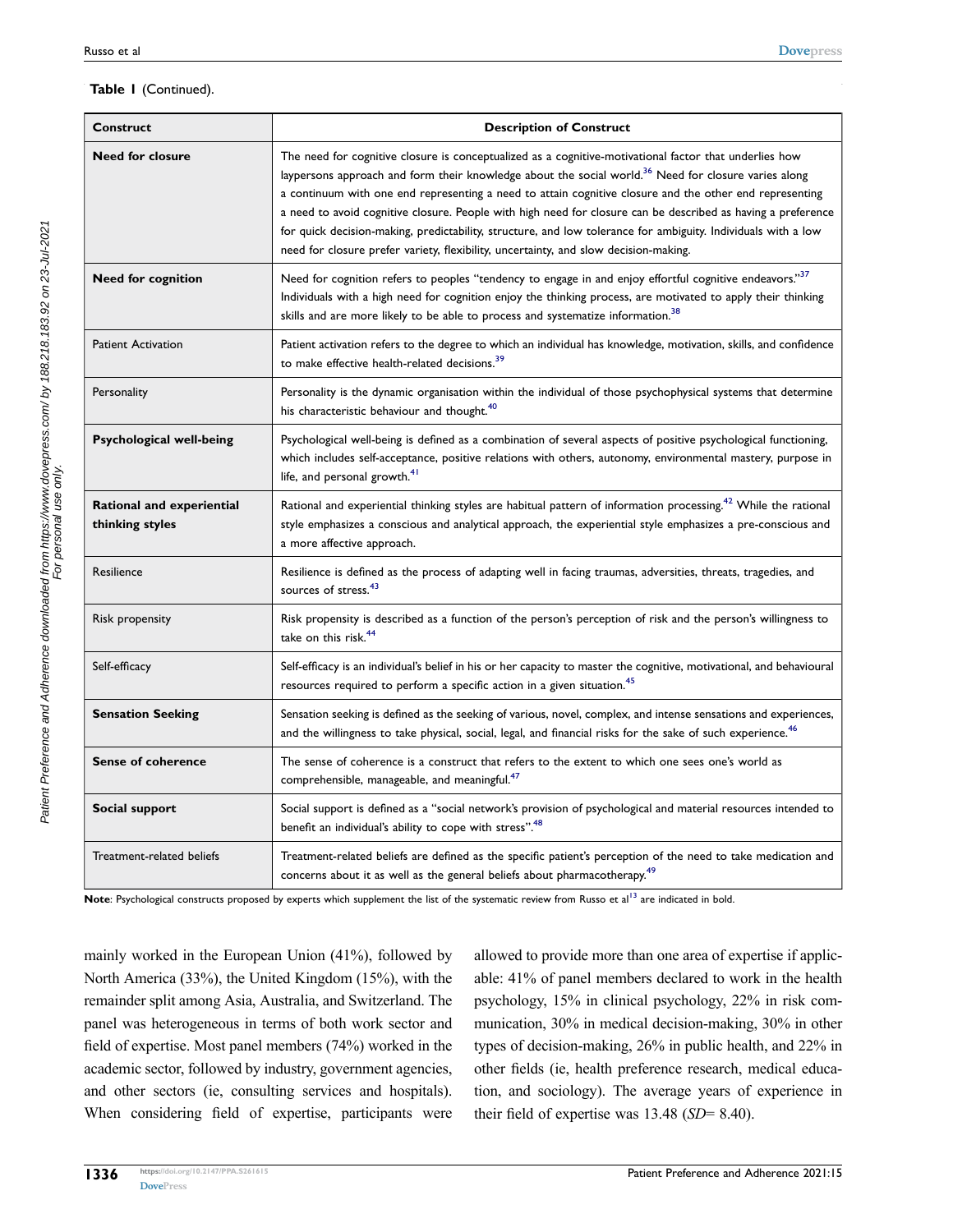<span id="page-6-0"></span>**Table 2** List of Identified Psychological Constructs Organised by Strength of Available Empirical Evidence (Alphabetically Ordered Within Each Class)

|                | <b>Constructs</b>                         |
|----------------|-------------------------------------------|
| <b>Group A</b> | Health literacy                           |
|                | Health locus of control                   |
|                | Health numeracy                           |
| Group B        | <b>Assertiveness</b>                      |
|                | Autonomy preference                       |
|                | Conservatism                              |
|                | Control preference                        |
|                | Coping style                              |
|                | Decision-making style                     |
|                | Dispositional optimism                    |
|                | Health orientation                        |
|                | Patient activation                        |
|                | Resilience                                |
|                | Risk propensity                           |
|                | Self-efficacy                             |
|                | Treatment-related beliefs                 |
| Group C        | Anxiety                                   |
|                | Behavioural inhibition and activation     |
|                | Depression                                |
|                | Health anxiety                            |
|                | Illness perception                        |
|                | Mastery                                   |
|                | Mood states                               |
|                | Need for closure                          |
|                | Need for cognition                        |
|                | Personality                               |
|                | Psychological well-being                  |
|                | Rational and experiential thinking styles |
|                | Sensation seeking                         |
|                | Sense of coherence                        |
|                | Social-support                            |

# Preference Heterogeneity and Misunderstanding Differences

In round one of the Delphi survey, experts were asked to report their opinion regarding the relationship between PP heterogeneity and misunderstanding differences in PPs by choosing one among five figures graphically representing different relationship between them ([Figure 1](#page-7-0)). Most experts (44%) reported that PP heterogeneity and misunderstanding differences in PPs are different but overlapping aspects (Figure 1E); 26% that they are different and not overlapping phenomena (Figure 1D); 18% that misunderstanding differences is a specific subtype of PP heterogeneity (Figure 1B); 7% that PP heterogeneity and

misunderstanding differences refer to the same concept (Figure 1C), and % reported that PP heterogeneity is a specific subtype of misunderstanding differences (Figure 1A).

# Delphi Consensus

Based on the results of round two of the Delphi survey, three classes of consensus-based recommendation on inclusion of the listed psychological constructs in PP were created ([Table 4](#page-9-0)):

- Class I: psychological constructs for which there is unanimity or consensus regarding their inclusion in PP studies. The evaluation of these constructs is recommended for inclusion in PP studies when deemed relevant to address the research question and describing preference heterogeneity.
- Class II: psychological constructs for which the majority of experts agreed for their inclusion in PP studies. The evaluation of these constructs could be recommended to understand PP in a healthcare setting. The decision about including or not including a psychological construct should be made by considering: its theoretical link with PP, the previous empirical evidence about its role in influencing PP, the possible cognitive load for patients in including a further instrument to complete and other feasibility criteria (eg timelines, costs).
- Class III: psychological constructs for which there is discrepancy among experts regarding their inclusion in PP studies. Therefore, their evaluation could not be recommended based on current expert evaluation to understand PP in a healthcare setting.

As reported in [Table 4](#page-9-0), the percentages of agreement at the second round of the Delphi ranged between 11% and 96%, with the lowest percentage for the inclusion of mood states and sense of coherence, and the highest percentages for the inclusion of health literacy. Specifically, consensus was reached for the inclusion of eight psychological constructs, namely health literacy, health numeracy, illness perception, treatment-related beliefs, risk propensity, health locus of control, control preference, and patient activation (Class I). Three constructs, namely autonomy preference, decision-making style, and health orientation, reached the majority consensus (Class II). Twenty out of the 31 psychological constructs considered by the Delphi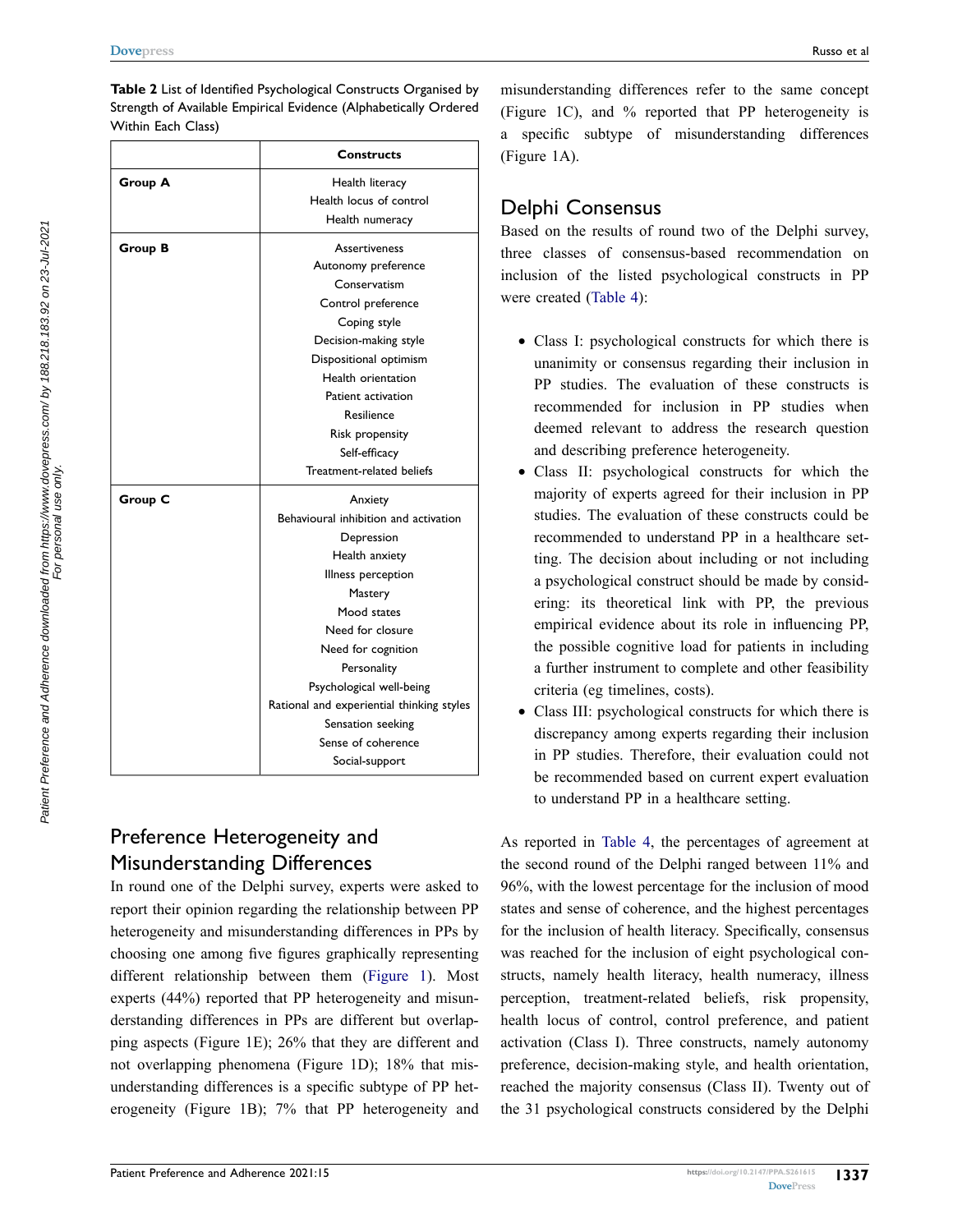<span id="page-7-0"></span>

Figure 1 Item asking participants' understanding of the relations between heterogeneity differences and misunderstanding differences in patient preference studies. **Note**: (**A**) Hetereogeneity differences as subset of misunderstanding differences; (**B**) misunderstanding differences as subset of heterogeneity differences; (**C**) misunderstading and heterogeneity differences completley overlap; (**D**) misunderstanding and heterogeneity differences are completely distinct; (**E**) misunderstading and heterogeneity differences partially overlap.

panel did not reach consensus about their inclusion or exclusion when considering PP studies falling into the Class III of recommendation.

As reported in [Table 5](#page-10-0) amongst the 11 constructs included in Class I and II, health literacy and health numeracy were mainly conceptualized as psychological constructs that can account for understanding differences in patient preferences due to patients not understanding or not interpreting the patient preference study questions and information as meant by the researcher (ie, misunderstanding differences in PPs). On the contrary, the remaining nine constructs were mainly considered as relevant psychological characteristics that could account for PP heterogeneity.

# **Descriptive Criteria and Checklist for Selecting Measurement Instruments**

After deciding which construct(s) to measure depending on evidence- and consensus-based considerations, stakeholders and researchers should appraise available instruments in terms of quality, usability, restrictions, and shortcomings and select the best tool to evaluate these candidate psychological differences. This step is especially relevant when more than one instrument is available for the same construct.

We therefore propose a set of descriptive criteria (see [Supplementary Material A](https://www.dovepress.com/get_supplementary_file.php?f=261615.docx)) and a criteria checklist (see [Supplementary Material B](https://www.dovepress.com/get_supplementary_file.php?f=261615.docx)) to assist researchers and other stakeholders respectively in i) assessing the overall quality and usability of each tool, comparing different instruments when more than one instrument is available for the same construct, and selecting the best measure and ii) evaluating the feasibility of measuring candidate psychological differences in the context of a specific PP study. In detail, two researchers (SR, DM) developed a set of descriptive criteria and a checklist to evaluate psychological instruments and to guide researchers to decide which tool best fit the research needs of a specific PP study. The initial lists of descriptive criteria and the initial draft of the checklist were extended and revised based on conversations and feedback from the authors and other members of PREFER consortium with expertise and experience in the fields of PP studies, health psychology, and psychological assessment.

Starting from the final list of descriptive criteria (see [Supplementary Material A](https://www.dovepress.com/get_supplementary_file.php?f=261615.docx)), here we are proposing a briefer set of questions addressing the main features of psychological instruments that could support stakeholders and researchers in evaluating and selecting available measures. This checklist – reported in [Table](#page-10-1)  [6](#page-10-1) - may be especially helpful when more than one instrument is available for the same construct. By given answers to each question, stakeholders are assisted in assessing the overall quality and usability of each tool.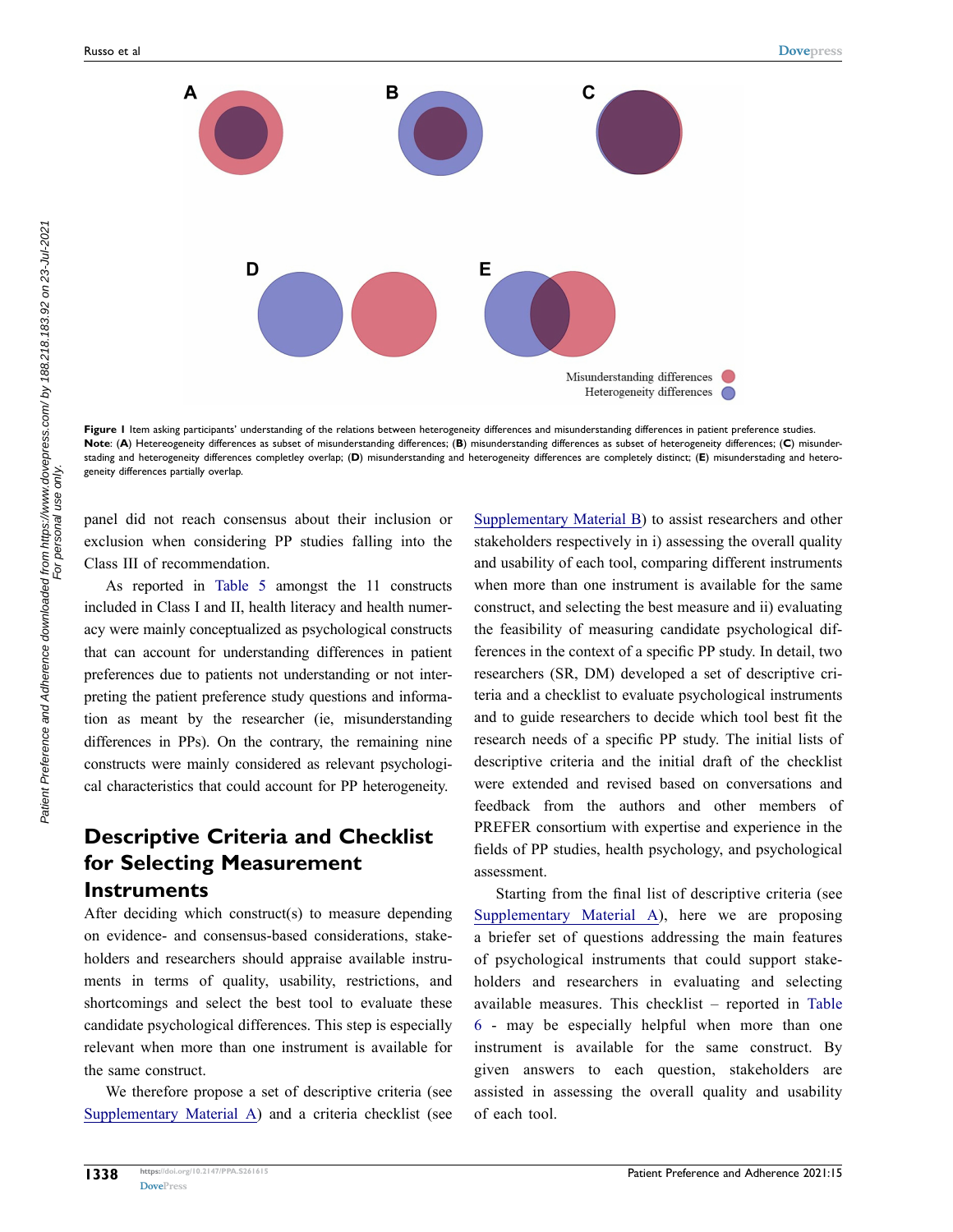<span id="page-8-0"></span>

|                 |  | Table 3 Delphi Panel Sociodemographic and Professional |  |
|-----------------|--|--------------------------------------------------------|--|
| Characteristics |  |                                                        |  |

| <b>Characteristics</b>                              | $n = 27$             |  |
|-----------------------------------------------------|----------------------|--|
| Gender, n (%) female                                | 16 (59.3%)           |  |
| Age years, mean (SD)                                | 41.19 (±9.77)        |  |
| Field of expertise, $n$ (%) <sup>a</sup>            |                      |  |
| Health psychology                                   | 11(40.7%)            |  |
| Clinical psychology                                 | 4(14.8%)             |  |
| Risk communication                                  | 6(22.2%)             |  |
| Medical decision-making                             | 8(29.6%)             |  |
| Decision-making (non-medical)                       | 8(29.6%)             |  |
| Public health                                       | 7 (25.9%)            |  |
| Other fields                                        | 6(22.2%)             |  |
| Work sector, n (%)                                  |                      |  |
| Academic sector                                     | 20 (74.1%)           |  |
| Government                                          | 1(3.7%)              |  |
| Industry                                            | 4(14.8%)             |  |
| Other                                               | 2(7.4%)              |  |
| Years of expertise, mean (SD)                       | $13.48 \ (\pm 9.77)$ |  |
| Expertise level in patient preference study         | $3.04$ ( $\pm$ 1.43) |  |
| (from I "not at all expert" to 5 "to a large extent |                      |  |
| expert")                                            |                      |  |
| Country of work, n (%)                              |                      |  |
| European Union                                      | 11(40.8%)            |  |
| North America                                       | 9(33.3%)             |  |
| United Kingdom                                      | 4(14.8%)             |  |
| Asia                                                | 1(3.70%)             |  |
| Australia                                           | (3.70%)              |  |
| Switzerland                                         | (3.70%)              |  |

Note: <sup>a</sup>Percentages sum up to more than 100, as more than one option could be selected.

<span id="page-8-4"></span><span id="page-8-2"></span><span id="page-8-1"></span>Strong knowledge and skills concerning psychometrics, psychological assessment and testing are essential to properly evaluate available psychological measures and select the best measurement tool based on its features and psychometric characteristics. Specifically, the first criterion advanced deals with two essential features of any psychological tool: validity and reliability. They refer respectively to the extent to which any tool actually measures what it is intended to measure<sup>[53](#page-14-20)</sup> and the precision of psychological measures in terms of internal consistency or the consistency of observed scores over different administration of the same instrument[.54](#page-14-21) Since validity and reliability of an instrument should be investigated and demonstrated in a specific context of use, empirical evidence coming from previous validation studies in similar contexts of the PP study should be considered to assess the appropriateness of candidate

<span id="page-8-3"></span>psychological measures. Stakeholders are recommended to use only those psychological tools with consistently proven reliability and validity in the specific population under investigation in the PP study. Second, psychological instruments are generally developed, constructed, and validated for a specific language and culture. They can be adapted for use in a new country, culture, and/or language through "cross-cultural adaptation", namely a unique and complex method to reach equivalence between the original and the translated versions of the instrument.<sup>55</sup> Caution should be taken when using in a PP study a translated version of an instrument that has not been properly adapted to the new language and culture. Thus, stakeholders are always recommended to choose only those psychological instruments specifically developed or properly adapted to the language and culture of the target population of their PP study. Third, since psychological instruments are often constructed and validated for a specific population of patients, caution should be taken when using the tool to a different population without previous empirical evidence regarding its validity and reliability in the new population. Thus, stakeholders are recommended to prefer those psychological instruments that have been developed specifically for the population being targeted by the PP study over other available tools. Fourth, while some psychological instruments return only raw scores that may be difficult to interpret without knowledge of how one raw score compares to a norm group, other psychological tools adopt a reference group and can provide standardized scores. The latter might help stakeholders to get a clearer picture of the position of each patient in a predefined population for the psychological differences being measured. Thus, if relevant, psychological measures with standardized and norm-referenced scores should be preferred over instruments with only raw scores. Fifth, some psychological tools can also provide meaningful cut-off scores to classify patients into groups based on their scores. These cut-off scores are generally used with screening purposes to differentiate clinical populations from non-clinical ones or differentiate among people with adequate or inadequate abilities. If relevant, stakeholders are recommended to prefer psychological measures providing cut-off scores over tools providing only raw or standardized scores. Sixth, while the noncommercial use of psychological instruments is often allowed without requiring written permission, a license or a fee, sometimes developers require explicit approval to use their instrument.<sup>56</sup> Other authors use the copyright status and put limits on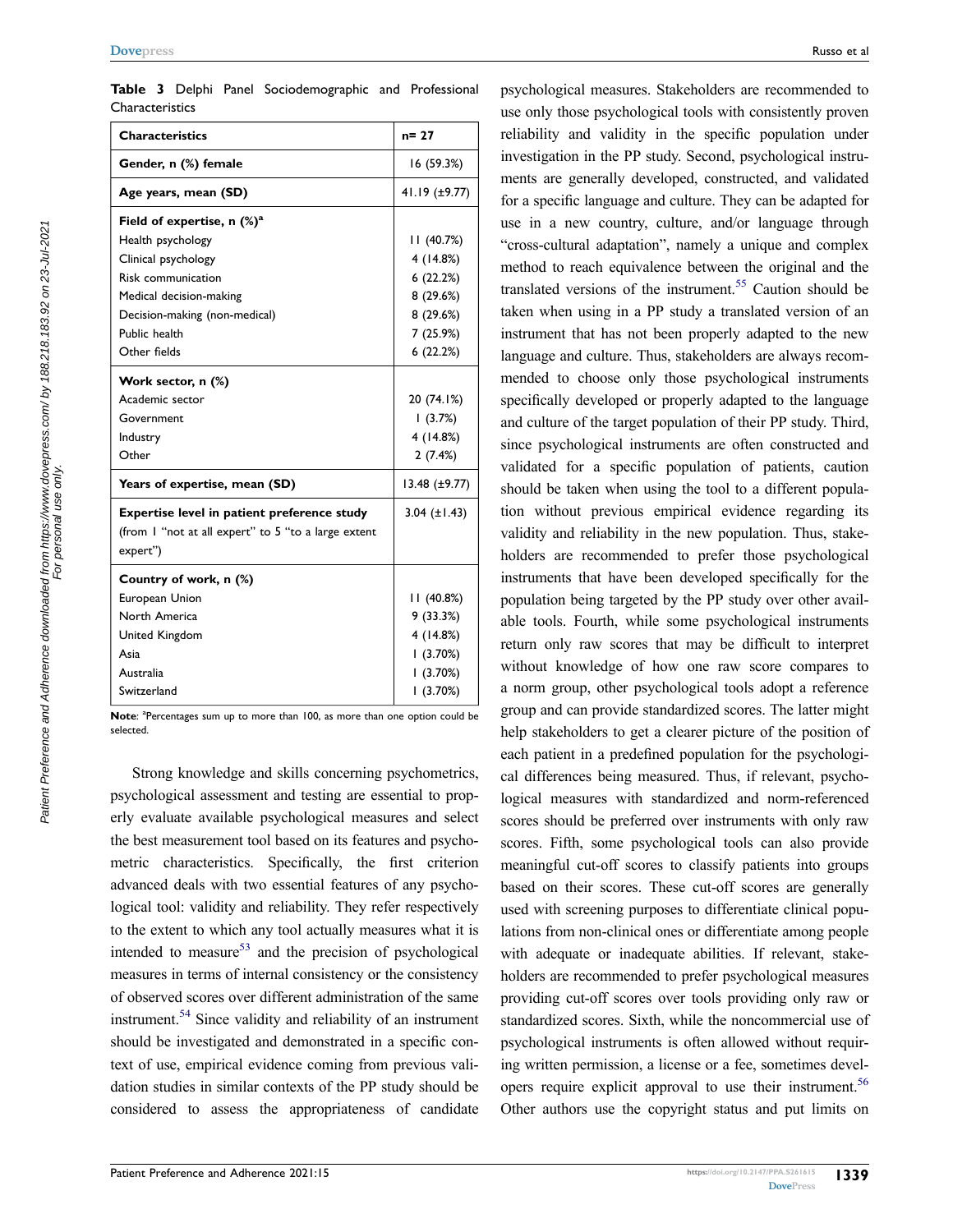#### <span id="page-9-0"></span>**Table 4** Consensus-Based Recommendations at the Two Rounds of the Delphi Method

| Psychological<br><b>Construct</b>            | Ist Round (% Agree and<br><b>Agree Strongly)</b> | 2nd Round (% Agree and<br><b>Agree Strongly)</b> | Group of the Empirical<br><b>Evidence Available</b> | Class of<br>Recommendation         |
|----------------------------------------------|--------------------------------------------------|--------------------------------------------------|-----------------------------------------------------|------------------------------------|
| Anxiety                                      | 44.4%                                            | 37.0%                                            | $\mathsf{C}$                                        | Ш                                  |
| <b>Assertiveness</b>                         | 33.3%                                            | 22.2%                                            | В                                                   | Ⅲ.                                 |
| Autonomy preference                          | 59.3%                                            | 74.1% <sup>a</sup>                               | $\, {\bf B} \,$                                     | II                                 |
| Behavioural inhibition and<br>activation     | 25.9%                                            | 18.5%                                            | $\mathsf{C}$                                        | Ш                                  |
| Conservatism                                 | 33.3%                                            | 14.8%                                            | В                                                   | Ш                                  |
| Control preference                           | 70.4% <sup>a</sup>                               | 85.2%b                                           | В                                                   | T                                  |
| Coping style                                 | 48.1%                                            | 48.1%                                            | В                                                   | Ⅲ.                                 |
| Decision-making style                        | 59.3%                                            | 70.4% <sup>a</sup>                               | В                                                   | II                                 |
| Depression                                   | 44.4%                                            | 51.9%                                            | $\mathsf C$                                         | Ⅲ.                                 |
| Dispositional optimism                       | 40.7%                                            | 33.3%                                            | В                                                   | Ⅲ.                                 |
| Health anxiety                               | 55.6%                                            | 59.3%                                            | $\mathsf{C}$                                        | Ⅲ.                                 |
| Health literacy                              | 85.2%b                                           | $96.3%^{b}$                                      | A                                                   | T                                  |
| Health locus of control                      | $70.4%$ <sup>a</sup>                             | 85.2%b                                           | A                                                   | T                                  |
| Health numeracy                              | $81.5%^{b}$                                      | 92.6%b                                           | A                                                   | T                                  |
| Health orientation                           | 70.4%                                            | 74.1% <sup>a</sup>                               | В                                                   | Ш                                  |
| Illness perception                           | 70.4%b                                           | 92.6%                                            | $\mathsf C$                                         | T                                  |
| Mastery                                      | 33.3%                                            | 25.9%                                            | $\mathsf C$                                         | Ш                                  |
| Mood states                                  | 22.2%                                            | 11.1%                                            | $\mathsf{C}$                                        | Ⅲ.                                 |
| Need for closure                             | 37.0%                                            | 25.9%                                            | $\mathsf C$                                         | Ⅲ.                                 |
| Need for cognition                           | 37.0%                                            | 33.3%                                            | $\mathsf C$                                         | Ⅲ.                                 |
| Patient activation                           | 70.4% <sup>a</sup>                               | 85.2%b                                           | B                                                   | T                                  |
| Personality                                  | 37.0%                                            | 29.6%                                            | $\mathsf C$                                         | Ш                                  |
| Psychological well-being                     | 59.3%                                            | 55.6%                                            | $\mathsf{C}$                                        | Ш                                  |
| Rational and experiential<br>thinking styles | 48.1%                                            | 33.3%                                            | $\mathsf{C}$                                        | $\ensuremath{\mathsf{III}}\xspace$ |
| Resilience                                   | 44.4%                                            | 33.3%                                            | В                                                   | Ⅲ.                                 |
| Risk propensity                              | 77.8%b                                           | 88.9%b                                           | В                                                   | L                                  |
| Self-efficacy                                | 55.9%                                            | 63.0%                                            | $\, {\bf B} \,$                                     | Ⅲ.                                 |
| Sensation seeking                            | 25.9%                                            | 14.8%                                            | $\mathsf C$                                         | Ⅲ.                                 |
| Sense of coherence                           | 29.6%                                            | 11.1%                                            | $\mathsf C$                                         | Ⅲ.                                 |
| Social support                               | 59.3%                                            | 55.6%                                            | $\mathsf C$                                         | $\ensuremath{\mathsf{III}}\xspace$ |
| Treatment-related beliefs                    | $74.1%$ <sup>a</sup>                             | $92.6%^{b}$                                      | $\, {\bf B} \,$                                     | Τ                                  |

**Notes**: <sup>a</sup>Highlighted majority; <sup>b</sup>highlighted consensus.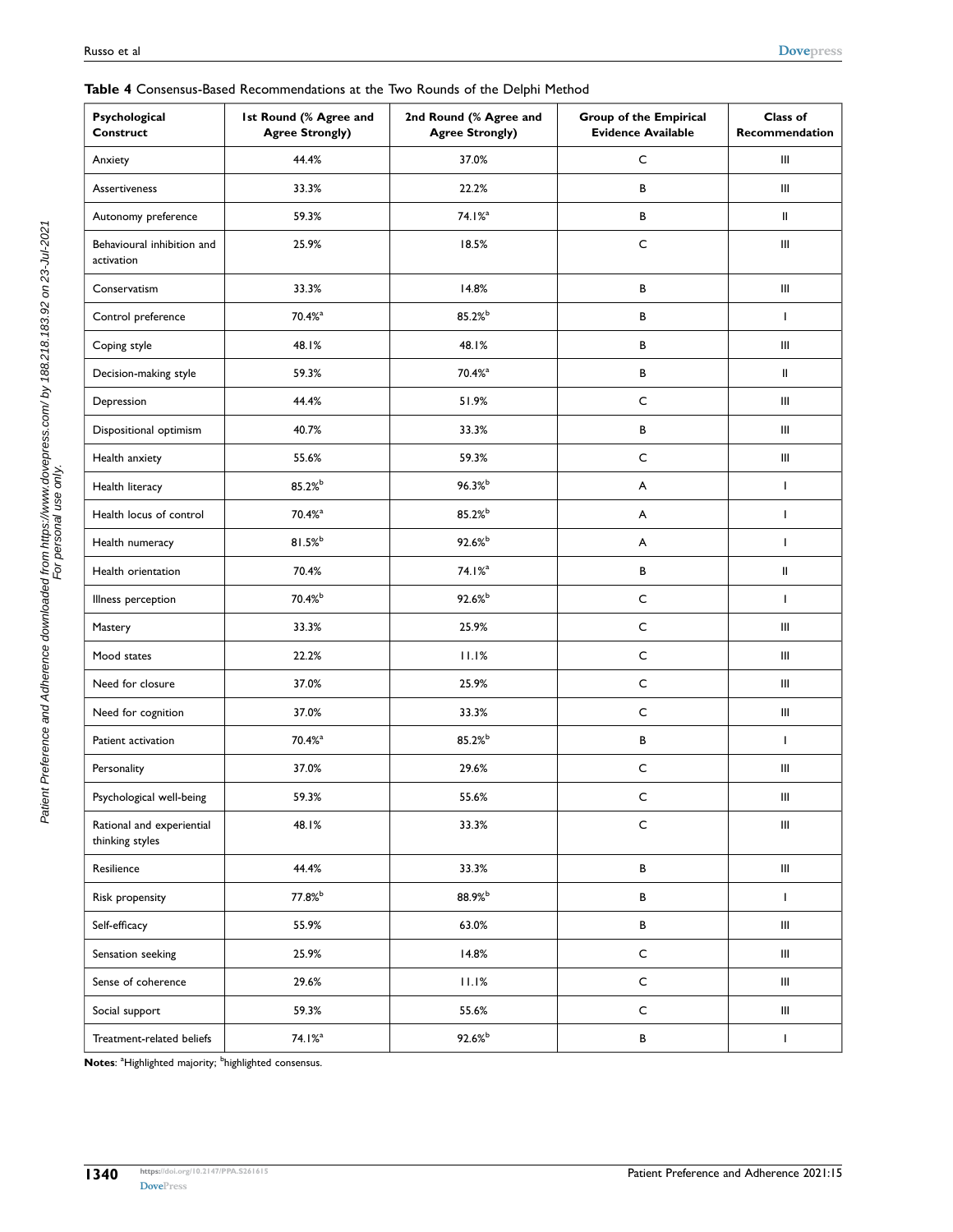| <b>Constructs</b>         | Account for PP Heterogeneity (%) | <b>Account for Misunderstanding Differences</b><br>in PPs $(\%)$ |
|---------------------------|----------------------------------|------------------------------------------------------------------|
| Autonomy preference       | 59.3%                            | 14.8%                                                            |
| Control preference        | 51.9%                            | 22.2%                                                            |
| Decision-making style     | 37.0%                            | 29.6%                                                            |
| Health literacy           | 44.4%                            | 85.2%                                                            |
| Health locus of control   | 59.3%                            | 25.9%                                                            |
| Health numeracy           | 37.0%                            | 81.5%                                                            |
| Health orientation        | 33.3%                            | 11.1%                                                            |
| Illness perception        | 55.6%                            | 29.6%                                                            |
| Patient activation        | 29.2%                            | 22.2%                                                            |
| Risk propensity           | 51.9%%                           | 14.8%                                                            |
| Treatment-related beliefs | 55.6%                            | 37.0%                                                            |

<span id="page-10-0"></span>**Table 5** Percentages of Selection of the Class I and Class II Psychological Constructs as Relevant Information to Account for PP Heterogeneity or Misunderstanding Differences in PPs

<span id="page-10-1"></span>**Table 6** Brief Checklist for the Evaluation and Selection of Available Measures to Assess Psychological Constructs

| Criteria                                                                                                    | <b>Recommendations</b>                                                                                                                                                                                                                                                                                                                                                                  |
|-------------------------------------------------------------------------------------------------------------|-----------------------------------------------------------------------------------------------------------------------------------------------------------------------------------------------------------------------------------------------------------------------------------------------------------------------------------------------------------------------------------------|
| 1. Is the instrument valid and reliable?                                                                    | It could be recommended to use in a PP study only psychological measures with<br>consistently proven reliability and validity in the specific population under<br>investigation.                                                                                                                                                                                                        |
| 2. Is the instrument available in the language the patient<br>preference study will be conducted?           | The use of psychological instruments specifically developed or properly adapted to<br>the language and culture of the target population for the PP study is recommended.                                                                                                                                                                                                                |
| 3. Is this instrument designed for a particular population of<br>patients or a specific disease?            | Psychological instruments developed specifically for the population being targeted<br>by the PP study should be preferred to other tools.                                                                                                                                                                                                                                               |
| 4. What is the outcome measure of the instrument?                                                           | Psychological measures with standardized and norm-referenced scores should be<br>preferred over instruments with only raw scores.                                                                                                                                                                                                                                                       |
| 5. Does the instrument provide cut-offs classifying patients?                                               | If relevant, psychological measures providing cut-off scores are preferred over<br>instruments with only raw or standardized scores.                                                                                                                                                                                                                                                    |
| 6. Is the instrument protected by copyright/license?                                                        | When budget constraints do not allow the use of psychological instruments with<br>fees, researchers might consider alternative measures with equivalent<br>characteristics but not requiring payment.                                                                                                                                                                                   |
| 7. What is the average cognitive burden and time commit-<br>ment for respondents completing the instrument? | Required time for completion and associated patient-reported respondent burden<br>should be investigated through pretesting and piloting studies. When available<br>psychological instruments are deemed to be equivalent in their informative values,<br>the less cognitively burdensome and time-consuming tool should be preferred over<br>more cognitively and time-demanding ones. |

use, adaptations, and translations. Finally, other instrument developers can charge fees to use their tools, namely licensing fee, administration fee or fee for obtaining scoring instructions. When budget constraints do not allow the use of psychological instruments with fees, stakeholders might consider alternative measures with equivalent characteristics but not requiring payment. Finally, the protection of people participating in research demands investigators and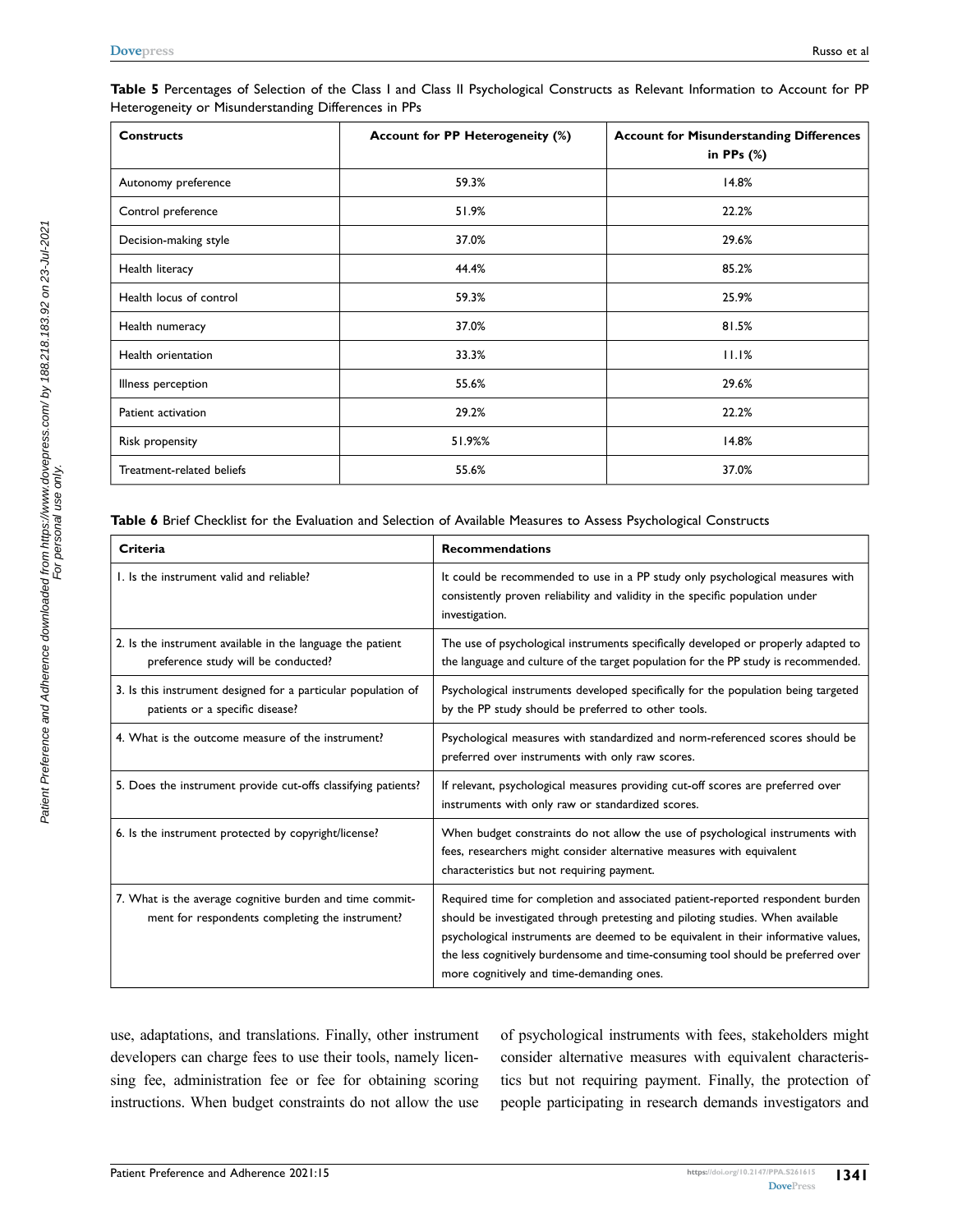<span id="page-11-2"></span><span id="page-11-1"></span><span id="page-11-0"></span>regulatory bodies to minimize the respondent burden. $57$ Respondent burden is a multifaceted phenomenon encompassing mainly cognitive burden and time commitment to take part in a study,  $58$  as well as participants' perceived psychological, physical, and economic discomfort caused by the participation in research.<sup>[59](#page-14-26)</sup> Psychological instruments can vary in both their completion time and required cognitive effort for completion. Thus, stakeholders should balance the benefits of including psychological profiling within PP studies with the possible additional respondent burden. Moreover, when two psychological instruments are deemed to be equivalent in their informative values, the less cognitively burdensome and time-consuming tool should be preferred over the more cognitively and time demanding.

We would like to stress that the criteria and checklist advanced here is not intended to be rigidly applied to PP studies but rather to function as an initial guide to support PP researchers and other relevant stakeholders in selecting psychological instruments to be included in PP studies.

# **Discussion and Limitations**

The present paper provides scholars and other stakeholders involved in the field of PP studies with consensus-based recommendations for the inclusion of psychological dimensions in PP studies and a checklist for the appraisal and selection of psychological instruments to assess the candidate psychological constructs. Building upon literature on the relationship between psychological dimensions and PP and on contributions from experts, we identified a list of 31 psychological constructs which could be relevant when planning PP studies. A panel of experts in PP studies and related disciplines enlarged a list of psychological constructs that emerged from a systematic literature on psychological dimensions known to have an impact on patients' preferences and health-related decisions. To provide the reader with a snapshot of the current scientific data on the relationship of each construct with PP, the authors grouped the final list of psychological constructs in three clusters according to the strength and soundness of the existing empirical evidence.

Furthermore, the psychological dimensions underwent a consensus-based process to identify those psychological constructs to be recommended for inclusion in PP studies. Consensus for inclusion was reached for 11 psychological constructs. A consensus-based classification of the psychological constructs also emerged. Three classes of recommendation have been detected. Class I-constructs, namely control preference, health literacy, health locus of control, health numeracy, illness perception, patient activation, risk

propensity, and treatment-related beliefs have been recognised as those with a theoretical basis for forming preferences and predicting preference heterogeneity. These constructs should be a basic consideration for inclusion in preference studies conducted for medical product decision-making. Constructs in Class II (autonomy preference, decision-making style, and health orientation, reached the majority consensus) have been considered as promising constructs to better understand PPs. In Class III are listed psychological constructs for which there was not consensus among experts regarding their inclusion in PP studies. Our expert panel did not recognise the potential contribution of these psychological constructs in shedding light on PP formation or heterogeneity. Because of lack of consensus, their evaluation could not be recommended. Nevertheless it has to be noted that expert consensus on inclusion might fail to be reached due to lack of scientific evidence on the relationship between PP and the psychological dimensions considered. Out of the 11 psychological dimensions reaching expert agreement for inclusion, 10 belong to Group A or B showing association between expert-consensus and the empirical data. Psychological constructs that have an important role in PPs may not yet have been studied systematically. Moreover, it should be underlined that available empirical evidence concerning the impact of psychological constructs on PP is still limited to specific contexts, patient populations, or diseases. Thus, the generalizability of these results to other medical conditions might not be guaranteed. More investigations are needed on the link between PP and psychological dimensions. It is particularly relevant to explore how particular psychological dimensions connect to PP heterogeneity. As the Medical Device Innovation Consortium highlighted $10$  differences in PP amongst subgroups of patients may be highly relevant to guide decision in medical products and devices approval process. From this perspective, detecting patient preference heterogeneity can be considered as a complement of understanding heterogeneity of treatment effects based on other observable characteristics because it might assure that sponsors and regulators have appropriately identified the specific population for which the medical product should be indicated. Understanding patient preference heterogeneity might be especially relevant if the benefits of a medical product outweigh its risks only for a subgroup of patients but not for others. In this case, it would be meaningful to infer the size of the overall patient population presumably outweighing benefits over risks and identify specific patients' characteristics that are associated with the likelihood of being in this group[.10](#page-13-7) The identification of heterogeneity in patient preferences might inform patient subgroup considerations as part of the benefit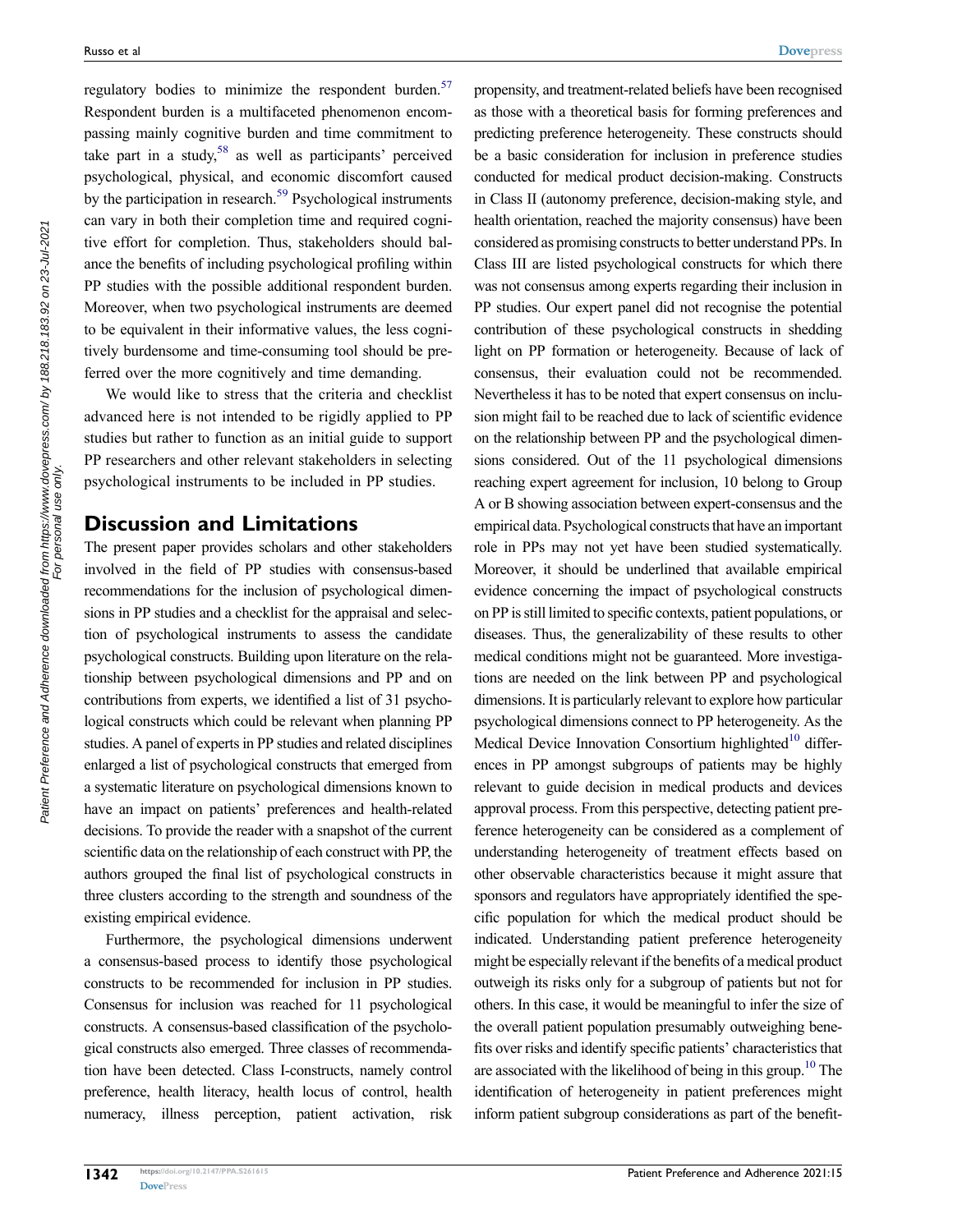risk assessments.<sup>1</sup> Specifically, it is relevant to identify any potential population-, condition-, and treatment-variability in patient preferences to obtain a clear picture of preferences of patients from the full spectrum of disease for which the medical product is intended to be used. Working in this direction our study explored how our expert panel members understand the role that psychological constructs can play in explaining differences in PP. In particular, in the context of PP studies, we asked them which psychological constructs could explain both preference heterogeneity and possible differences springing from misunderstanding between experimental requests and patients' understanding of those.

Amongst the 11 constructs that reached agreement on inclusion, health literacy and health numeracy were the ones considered the more informative when it comes to differences due to misunderstanding. For example, in a PP study aimed to determine maximal acceptable risk levels for a certain treatment in elderly people with a chronic disease, the assessment of health literacy and numeracy may be especially relevant to identify patients that may not able to properly understand complex numerical and/or medical information or the scenario proposed by the researcher.

We furthermore investigated what relationship our experts assumed exist between heterogeneity in PP defined as "differences in preferences across sub-populations or classes of people" and differences in misunderstanding differences defined as "differences in patient preferences due to patients not understanding or not interpreting the patient preference study questions and information as meant by the researcher." The majority of the expert panel members reported that the two phenomena are similar, sometimes overlapping, but distinct.

Further research is necessary to expand the recommendations advanced here and base them on scientific data to further them towards more comprehensive and evidencebased guidance. Specifically, the classes of recommendation identified here are a first attempt to develop a common framework to further facilitate sharing of information and the accumulation of evidence to demonstrate how a specific psychological construct relates to PPs and which measures should be considered within a given context. It is particularly relevant to explore how a particular psychological dimension connects to PP heterogeneity.

Once the psychological dimensions to be investigated and included in a PP study have been identified, researchers need to select appropriate measurement instruments. We have suggested a checklist and set of descriptive criteria to assist and guide scholars in the selection of relevant psychological instruments to be include in PP studies. It should be stressed that the applicability and usefulness of the checklist and descriptive criteria advanced here are not confined to the assessment of PP. Our checklist and criteria are all grounded in the common need for good study design principles and are intended to support researchers to select or develop an optimal instrument to address specific research questions. Overall, the decisions concerning the inclusion of psychological constructs and related psychological tools for their measurement should be made by a multidisciplinary team with clinical and psychological expertise, and study management experience. Specifically, psychological knowledge is needed to identify relevant psychological differences that can be related to the formation and heterogeneity of patient preferences. Moreover, strong knowledge and skills concerning psychological assessment and measurement are essential to properly evaluate available psychological measures and select the best measurement tool based on its psychometric characteristics, such as overall validity, reliability, and measurement properties.

#### **Conclusions**

The list of psychological constructs identified in this study, along with the classes of recommendations, the checklist and descriptive criteria to evaluate psychological measures are valuable tools to assist researchers and stakeholders when designing PP studies in order to obtain results that can inform decision-making along the medical product lifecycle and enable the implementation of personalised medicine and patient-centred care. The classification and criteria advanced here are meant to assist and to be considered in light of existing guidelines on qualities and characteristics of PP information from relevant agencies and authorities such as the FDA's Center for Devices and Radiological Health guidance on Patient Preference Information.<sup>60</sup> The present study serves as a common framework to stimulate further research, and foster reflection and discussion on the formalisation of guidelines to assist stakeholders in whether and how to include psychological dimensions and measurements when designing PP studies.

#### <span id="page-12-0"></span>**Acknowledgments**

We would like to thank the PREFER members of the work package 2.5 who contributed providing their precious insight and expertise: Jorien Veldwijk, Rosanne Janssens, Chiara Jongerius, Isabelle Huys, Richard Hermann, Flavia Faccio, Silvia Pizzoli. We furthermore are deeply grateful to the experts who contributed to the study as either advisory experts or Delphi panel members.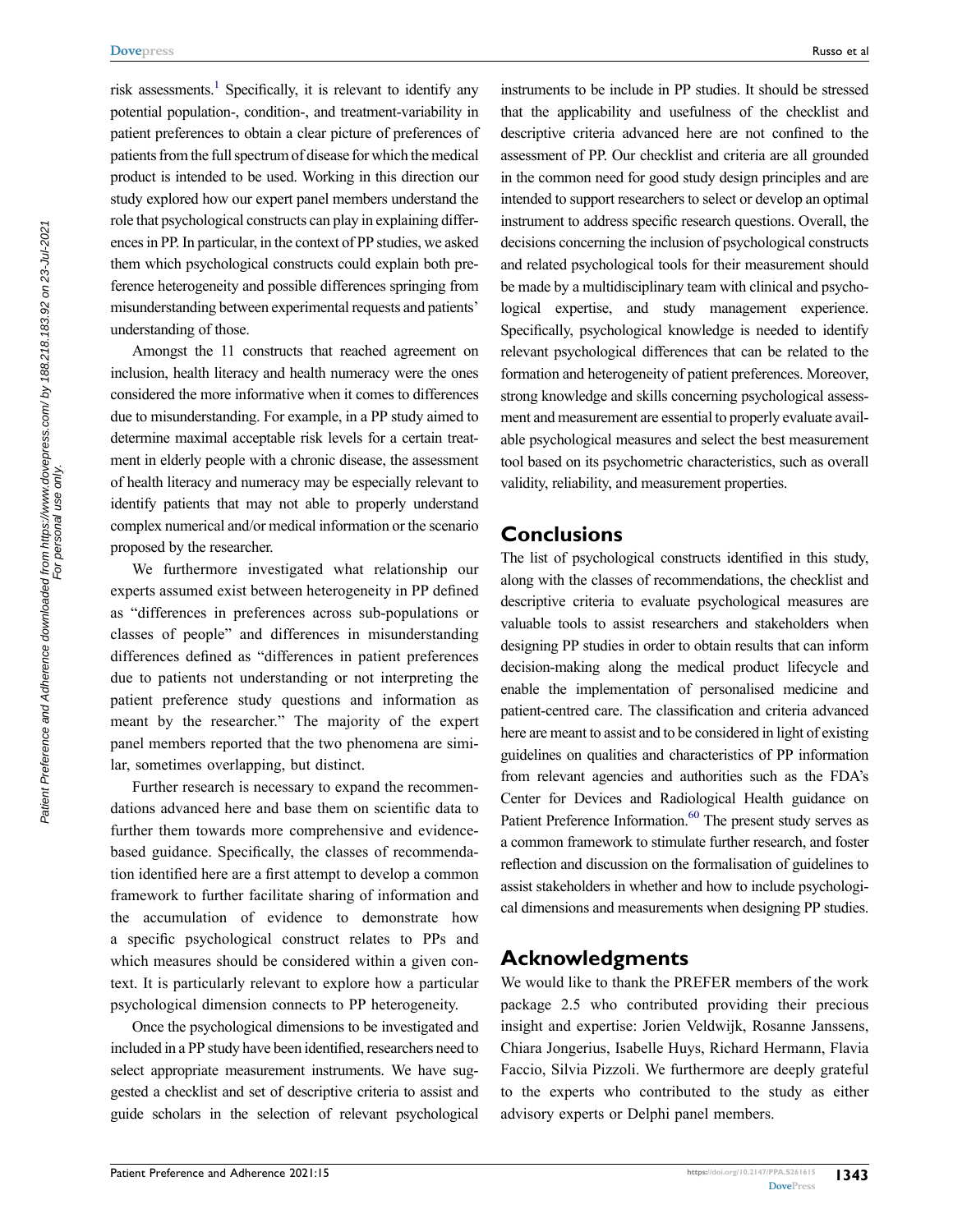# **Funding**

This research was supported by The Patient Preferences in Benefit-Risk Assessments during the Drug Life Cycle (PREFER) project. PREFER has received funding from the Innovative Medicines Initiative 2 Joint Undertaking under grant agreement No 115966. This Joint Undertaking receives support from the European Union's Horizon 2020 research and innovation programme and EFPIA. This text and its contents reflects the author's and PREFER project's view and not the view of IMI, the European Union or EFPIA.

# **Disclosure**

The authors report no conflicts of interest in this work.

# **References**

- <span id="page-13-0"></span>1. FDA. Patient preference information – voluntary submission, review in premarket approval applications, humanitarian device exemption applications, and de novo requests, and inclusion in decision summaries and device labeling: guidance for industry, food and drug administration staff, and other stakeholders. U.S. Department of Health and Human Services Food and Drug Administration, Center for Devices and Radiological Health and Center for Biologics Evaluation and Research, ed. Available from: [http://](http://www.fda.gov/downloads/medicaldevices/deviceregulationandguidance/guidancedocuments/ucm446680.pdf2016)  [www.fda.gov/downloads/medicaldevices/deviceregulationandguidance/](http://www.fda.gov/downloads/medicaldevices/deviceregulationandguidance/guidancedocuments/ucm446680.pdf2016)  [guidancedocuments/ucm446680.pdf2016](http://www.fda.gov/downloads/medicaldevices/deviceregulationandguidance/guidancedocuments/ucm446680.pdf2016). Accessed May 25, 2021.
- <span id="page-13-1"></span>2. EMA. *The Patient's Voice in the Evaluation of Medicines*. European Medicines Agency, Stakeholders and Communication Division; [2013.](#page-1-0) Available from: [https://www.ema.europa.eu/en/documents/report/](https://www.ema.europa.eu/en/documents/report/report-workshop-patients-voice-evaluation-medicines_en.pdf)  [report-workshop-patients-voice-evaluation-medicines\\_en.pdf.](https://www.ema.europa.eu/en/documents/report/report-workshop-patients-voice-evaluation-medicines_en.pdf) Accessed April 14, 2021
- <span id="page-13-2"></span>3. US Department of Health and Human Services Food and Drug Administration, Center for Devices and Radiological Health and Center for Biologics Evaluation and Research. Patient preference information voluntary submission, review in premarket approval applications, humanitarian device exemption applications, and de novo requests, and inclusion in decision summaries and device labeling: guidance for industry, food and drug administration staff, and other stakeholders. Available from: [https://](https://www.fda.gov/media/92593/download)  [www.fda.gov/media/92593/download](https://www.fda.gov/media/92593/download). Accessed May 25, 2021.
- <span id="page-13-3"></span>4. Elwyn G, Frosch D, Rollnick S. Dual equipoise shared decision making: definitions for decision and behaviour support interventions. *Implement Sci*. [2009](#page-1-1);4(1):1–8. doi:[10.1186/1748-5908-4-75](https://doi.org/10.1186/1748-5908-4-75)
- <span id="page-13-4"></span>5. Cutica I, Mc Vie G, Pravettoni G. Personalised medicine: the cognitive side of patients. *Eur J Intern Med*. [2014;](#page-1-2)25(8):685–688. doi:[10.1016/j.](https://doi.org/10.1016/j.ejim.2014.07.002)  [ejim.2014.07.002](https://doi.org/10.1016/j.ejim.2014.07.002)
- 6. Kondylakis H, Kazantzaki E, Koumakis L, et al. Development of interactive empowerment services in support of personalised medicine. *Ecancermedicalscience*. 2014;8:8. doi:[10.3332/ecancer.2014.400](https://doi.org/10.3332/ecancer.2014.400)
- 7. Renzi C, Riva S, Masiero M, Pravettoni G. The choice dilemma in chronic hematological conditions: why choosing is not only a medical issue? A psycho-cognitive perspective. *Crit Rev Oncol Hematol*. 2016;99:134–140. doi:[10.1016/j.critrevonc.2015.12.010](https://doi.org/10.1016/j.critrevonc.2015.12.010)
- <span id="page-13-5"></span>8. de Bekker-grob EW, Berlin C, Levitan B, et al. *Giving Patients' Preferences a Voice in Medical Treatment Life Cycle: The PREFER Public–Private Project*. Springer; [2017](#page-1-3).
- <span id="page-13-6"></span>9. Huls SP, Whichello CL, van Exel J, Uyl-de Groot CA, de Bekker-grob EW. What is next for patient preferences in health technology assessment? A systematic review of the challenges. *Value Health*. [2019](#page-1-4);22 (11):1318–1328. doi:[10.1016/j.jval.2019.04.1930](https://doi.org/10.1016/j.jval.2019.04.1930)
- <span id="page-13-7"></span>10. (MDIC) MDIC. Patient centered risk-benefit project report. Available from: <https://mdic-spi.org/tag/project-report/>.
- <span id="page-13-8"></span>11. Whichello C, Van Overbeeke E, Janssens R, et al. Factors and situations affecting the value of patient preference studies: semi-structured interviews in Europe and the US. *Front Pharmacol*. [2019](#page-1-5);10:1009. doi:[10.3389/fphar.2019.01009](https://doi.org/10.3389/fphar.2019.01009)
- <span id="page-13-9"></span>12. Janssens R, Russo S, van Overbeeke E, et al. Patient preferences in the medical product life cycle: what do stakeholders think? Semi-structured qualitative interviews in Europe and the USA. *Patient*. [2019](#page-1-5);12(1):1–14. doi:[10.1007/s40271-018-0324-6](https://doi.org/10.1007/s40271-018-0324-6)
- <span id="page-13-10"></span>13. Russo S, Jongerius C, Faccio F, et al. Understanding patients' preferences: a systematic review of psychological instruments used in patients' preference and decision studies. *Value Health*. [2019](#page-2-0);22 (4):491–501. doi:[10.1016/j.jval.2018.12.007](https://doi.org/10.1016/j.jval.2018.12.007)
- <span id="page-13-11"></span>14. Lazarus RS. Progress on a cognitive-motivational-relational theory of emotion. *Am Psychol*. [1991](#page-4-1);46(8):819. doi:[10.1037/0003-066X.46.8.819](https://doi.org/10.1037/0003-066X.46.8.819)
- <span id="page-13-12"></span>15. Spielberger CD, Gorsuch RL, Lushene RE. Manual for the state-trait anxiety inventory 1970; [2018.](#page-4-1) Available from: [https://ubir.buffalo.](https://ubir.buffalo.edu/xmlui/handle/10477/2895) [edu/xmlui/handle/10477/2895.](https://ubir.buffalo.edu/xmlui/handle/10477/2895) Accessed September 8, 2018.
- <span id="page-13-13"></span>16. Lazarus RS. *Emotion and Adaptation*. Oxford University Press on Demand; [1991](#page-4-2).
- <span id="page-13-14"></span>17. Rakos RF. *Assertive Behavior: Theory, Research, and Training*. Taylor & Frances/Routledge; [1991.](#page-4-3)
- <span id="page-13-15"></span>18. Deci EL, Ryan RM. The support of autonomy and the control of behavior. *J Pers Soc Psychol*. [1987](#page-4-4);53(6):1024. doi:[10.1037/0022-3514.53.6.1024](https://doi.org/10.1037/0022-3514.53.6.1024)
- <span id="page-13-16"></span>19. Kasser VG, Ryan RM. The relation of psychological needs for autonomy and relatedness to vitality, well-being, and mortality in a nursing home 1. *J Appl Soc Psychol*. [1999;](#page-4-4)29(5):935–954. doi:[10.1111/j.1559-1816.1999.tb00133.x](https://doi.org/10.1111/j.1559-1816.1999.tb00133.x)
- <span id="page-13-17"></span>20. Gray J, McNaughton N. *The Neuropsychology of Anxiety*. Oxford University Press; [1982.](#page-4-5)
- <span id="page-13-18"></span>21. Suziedelis A, Lorr M. Conservative attitudes and authoritarian values. *J Psychol*. [1973](#page-4-6);83(2):287–294. doi:[10.1080/00223980.1973.9915616](https://doi.org/10.1080/00223980.1973.9915616)
- <span id="page-13-19"></span>22. Degner LF, Sloan JA, Venkatesh P. The control preferences scale. *Can J Nurs Res*. [1997;](#page-4-7)29(3).
- <span id="page-13-20"></span>23. Compas BE. Coping with stress during childhood and adolescence. *Psychol Bull*. [1987](#page-4-8);101(3):393. doi:[10.1037/0033-2909.101.3.393](https://doi.org/10.1037/0033-2909.101.3.393)
- <span id="page-13-21"></span>24. Driver MJ. Individual decision making and creativity. *Organ Behav*. [1979](#page-4-9);59–91.
- <span id="page-13-22"></span>25. Harren VA. A model of career decision making for college students. *J Vocat Behav*. [1979;](#page-4-9)14(2):119–133. doi:[10.1016/0001-8791\(79\)90065-4](https://doi.org/10.1016/0001-8791(79)90065-4)
- <span id="page-13-23"></span>26. American Psychiatric Association. *Diagnostic and Statistical Manual of Mental Disorders*. 5th ed. Arlington, VA: American Psychiatric Publishing; [2013](#page-4-10).
- <span id="page-13-24"></span>27. Scheier MF, Carver CS. Optimism, coping, and health: assessment and implications of generalized outcome expectancies. *Health Psychol*. [1985](#page-4-11);4(3):219. doi:[10.1037/0278-6133.4.3.219](https://doi.org/10.1037/0278-6133.4.3.219)
- <span id="page-13-25"></span>28. Baker DW, Williams MV, Parker RM, Gazmararian JA, Nurss J. Development of a brief test to measure functional health literacy. *Patient Educ Couns*. [1999](#page-4-12);38(1):33–42. doi:[10.1016/S0738-3991\(98\)00116-5](https://doi.org/10.1016/S0738-3991(98)00116-5)
- <span id="page-13-26"></span>29. Wallston KA, Strudler wallston B, DeVellis R. Development of the multidimensional health locus of control (MHLC) scales. *Health Educ Monogr*. [1978;](#page-4-13)6(1):160–170. doi:[10.1177/109019817800600107](https://doi.org/10.1177/109019817800600107)
- <span id="page-13-27"></span>30. Reyna VF, Nelson WL, Han PK, Dieckmann NF. How numeracy influences risk comprehension and medical decision making. *Psychol Bull*. [2009](#page-4-14);135(6):943. doi:[10.1037/a0017327](https://doi.org/10.1037/a0017327)
- <span id="page-13-28"></span>31. Zikmund-Fisher BJ, Smith DM, Ubel PA, Fagerlin A. Validation of the subjective numeracy scale: effects of low numeracy on comprehension of risk communications and utility elicitations. *Med Decis Mak*. [2007](#page-4-14);27(5):663–671. doi:[10.1177/0272989X07303824](https://doi.org/10.1177/0272989X07303824)
- <span id="page-13-29"></span>32. Dutta M, Bodie G, Basu A. Health disparity and the racial divide among the nation's youth: internet as a site for change? In: John D, Catherine T, editors. *MacArthur Foundation Series on Digital Media and Learning*. Cambridge, MA: The MIT Pr; [2008](#page-4-15):175–198.